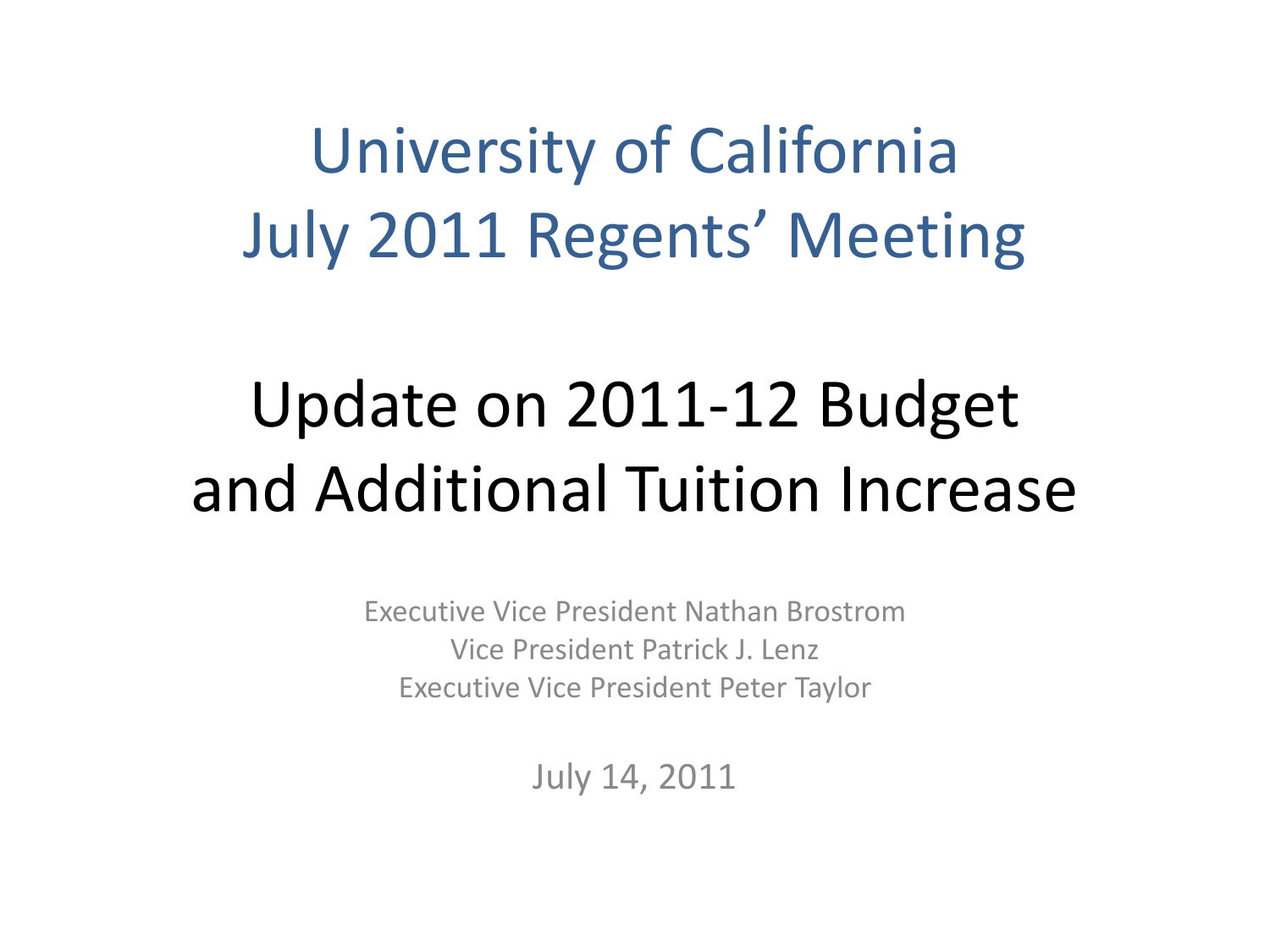## Today's Discussion

- Update on the 2011-12 State Budget
- Ongoing and Future Options for Addressing Budget Shortfall
- Additional Tuition Increase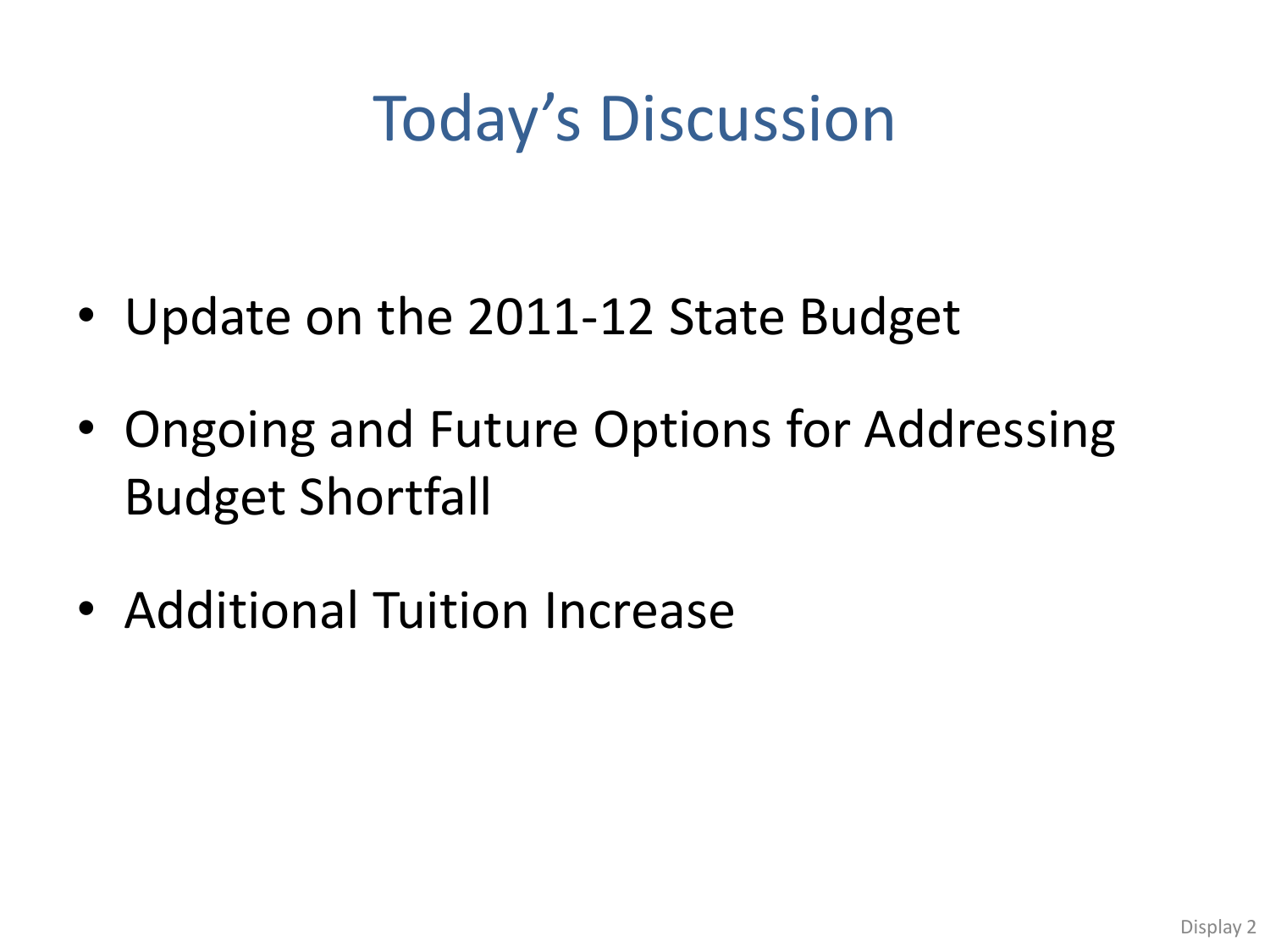#### 2011-12 State Budget Act: Overview

- Signed by the Governor June 30
- Addresses a \$9.6 billion deficit
- Abandons tax extensions for 2011-12
- Includes more than \$5.3 billion in cuts
- Assumes \$4 billion in revenue growth
- Additional cuts triggered if revenue falls short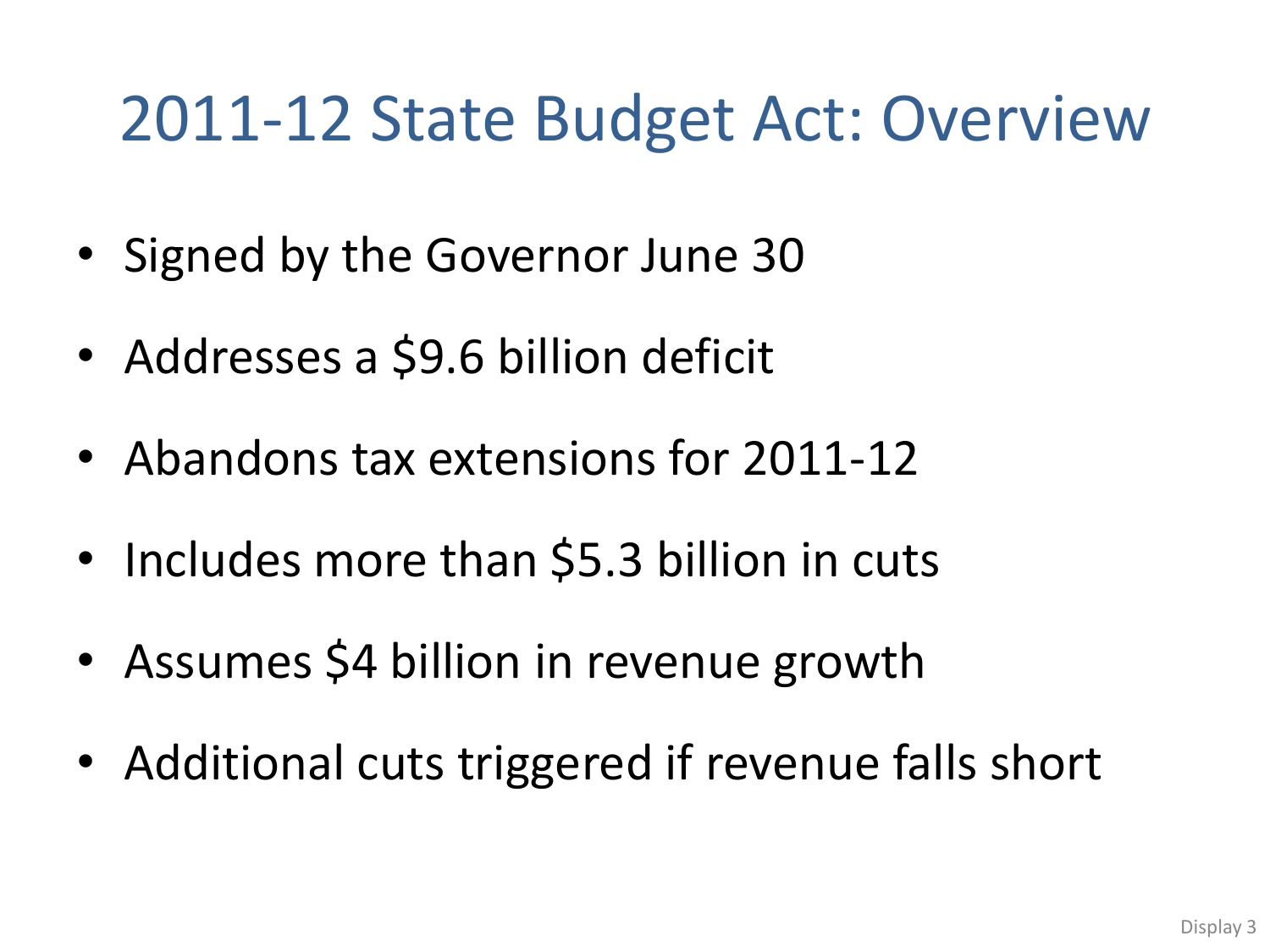## 2011-12 State Budget Act: UC Support

- Total undesignated reduction: -\$650 million
- Revenue shortfall trigger: -\$100 million
- Limits on discretion to assign cuts
- No funding for retirement contributions, enrollment, or other mandatory costs
- Funding for two capital projects: \$45.7 million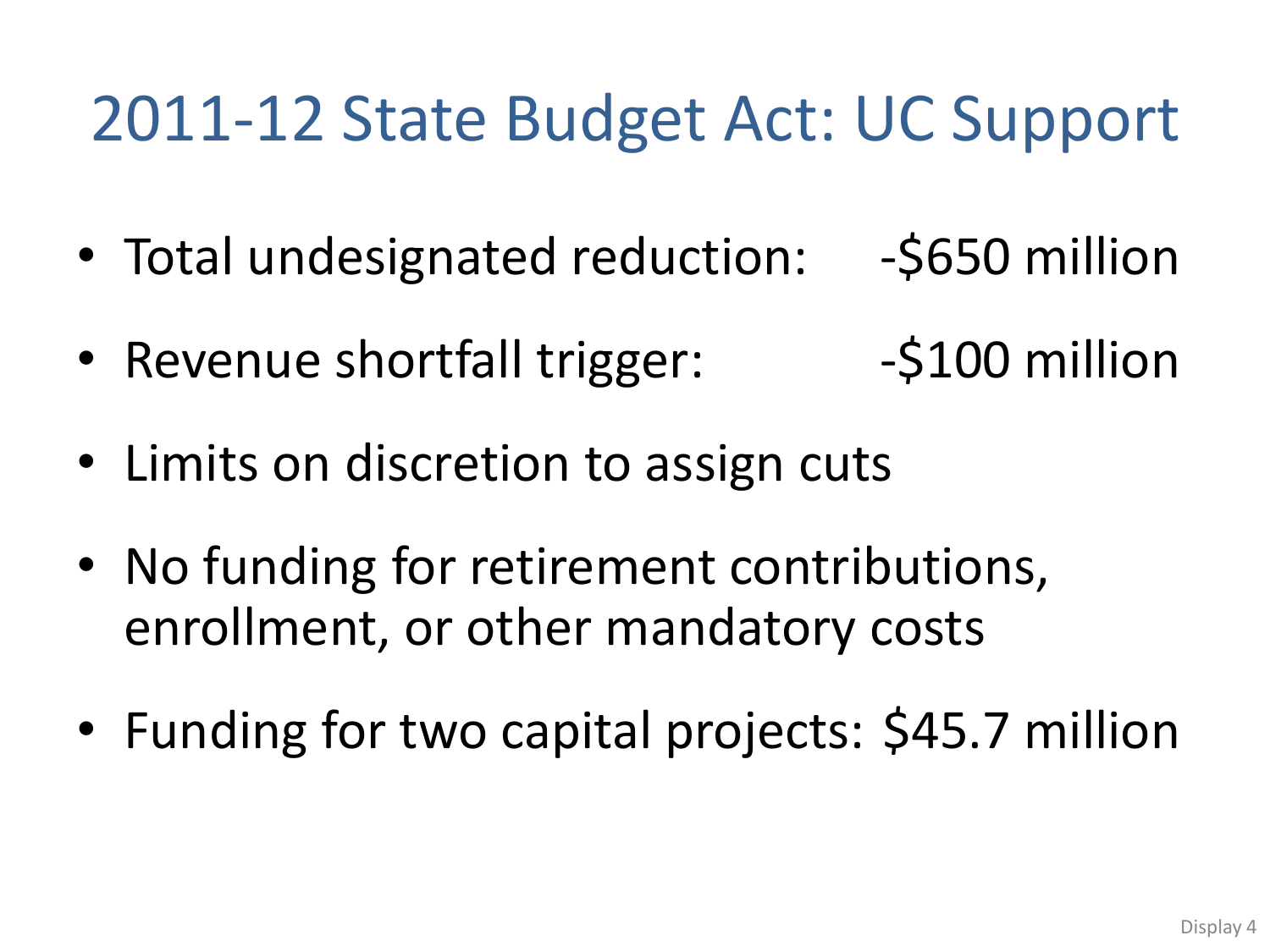# 2011-12 Budget Shortfall



Dollars in millions.

\* Annualized revenue impact. Display 5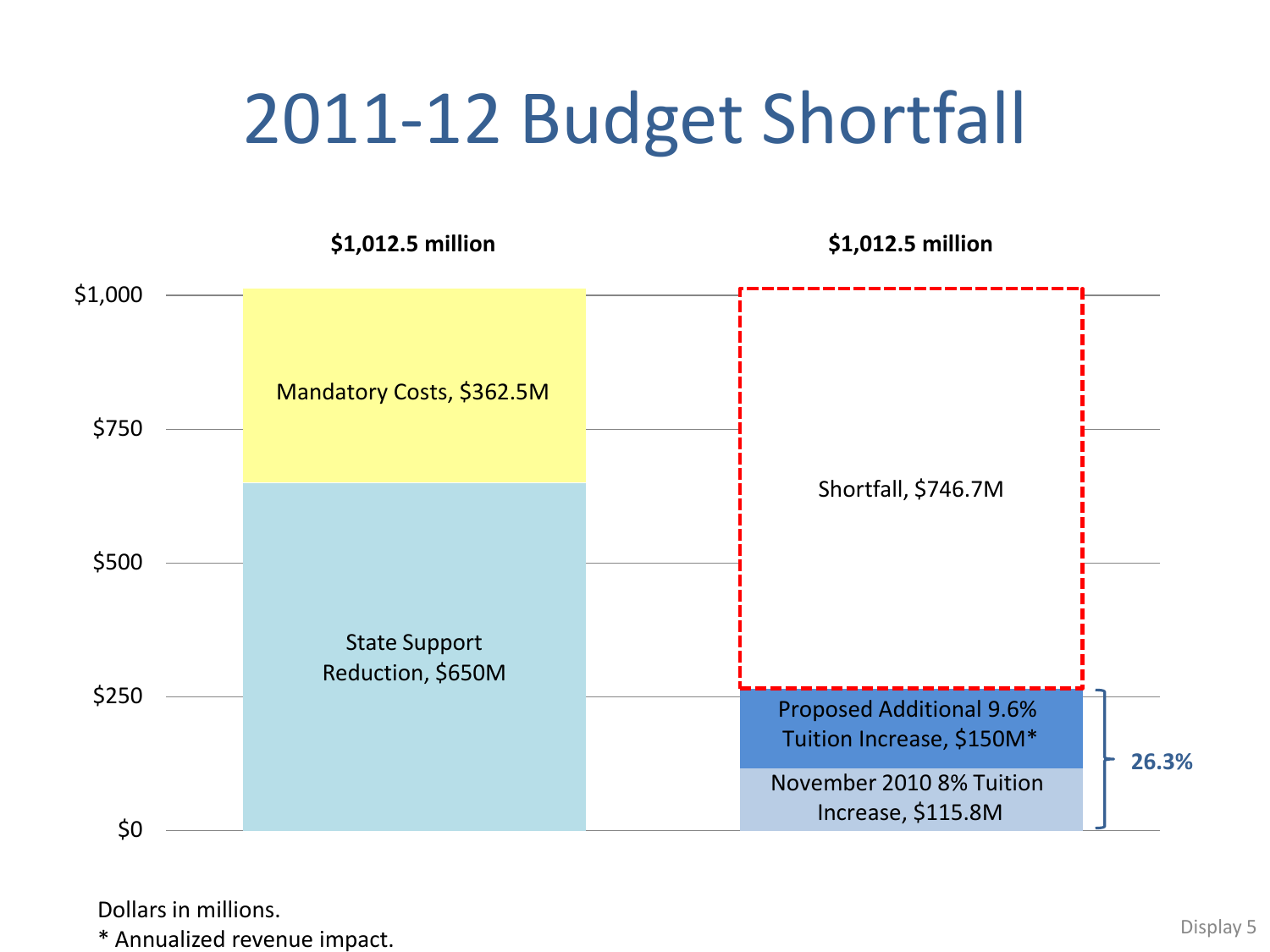## University Responses

- Campus and Systemwide Actions to Address Budget Shortfalls
- Active Projects with Long-Term Payoffs
- Options for Future Consideration
- Options Not Being Pursued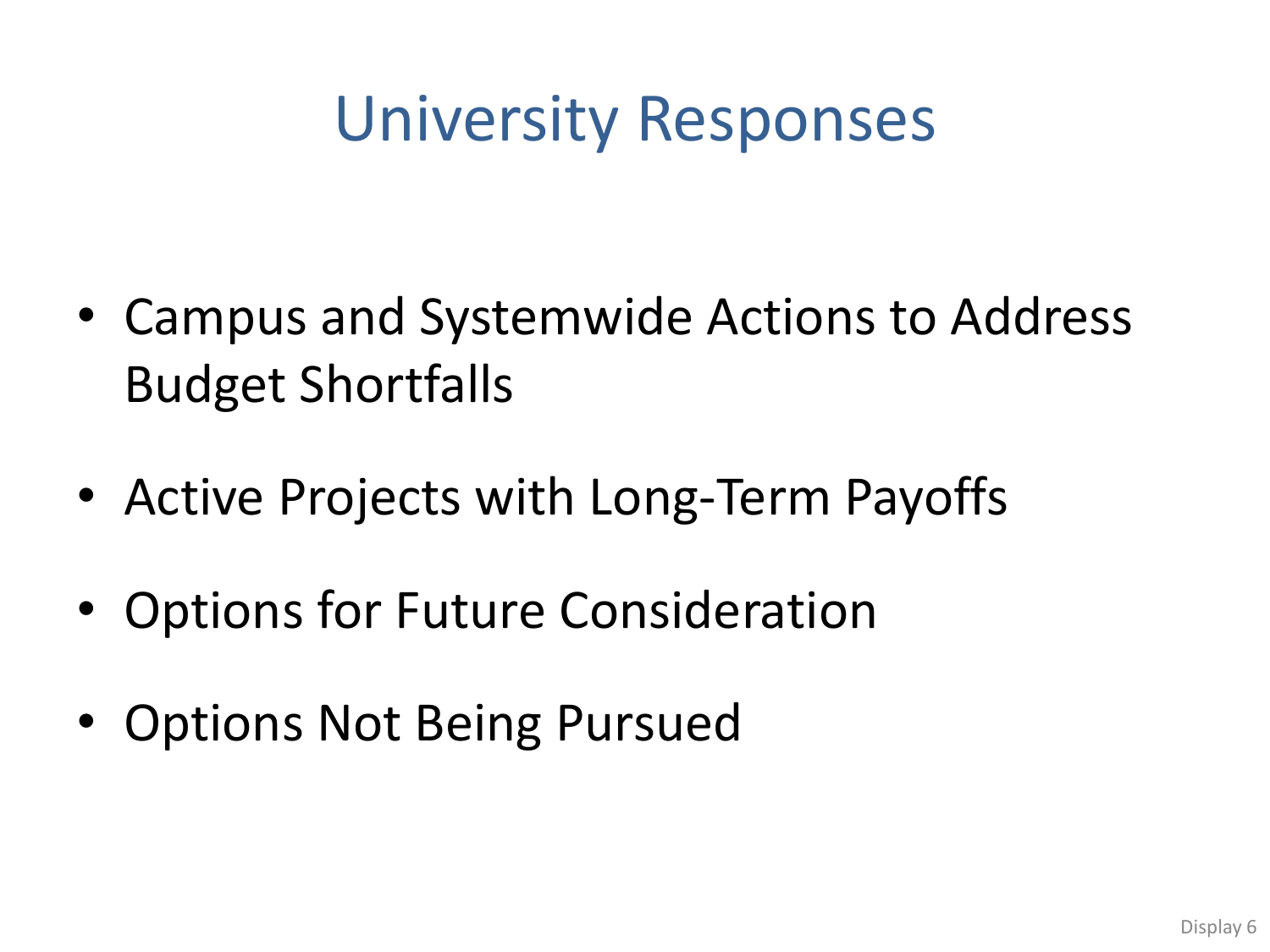## Working Smarter

- Goal to achieve \$500 million in positive fiscal impacts through operational excellence:
	- Cost savings
	- Cost avoidance
	- Opportunity cost avoidance
	- Revenue generation
- An initial estimate of the fiscal impact of seven *Working Smarter*  projects yields \$157 million in cost savings and revenue generation thus far
- Positive fiscal impact should grow as additional administrative efficiency projects are implemented in the future
- Projection is that two-thirds of positive fiscal impact will accrue to the core operating budget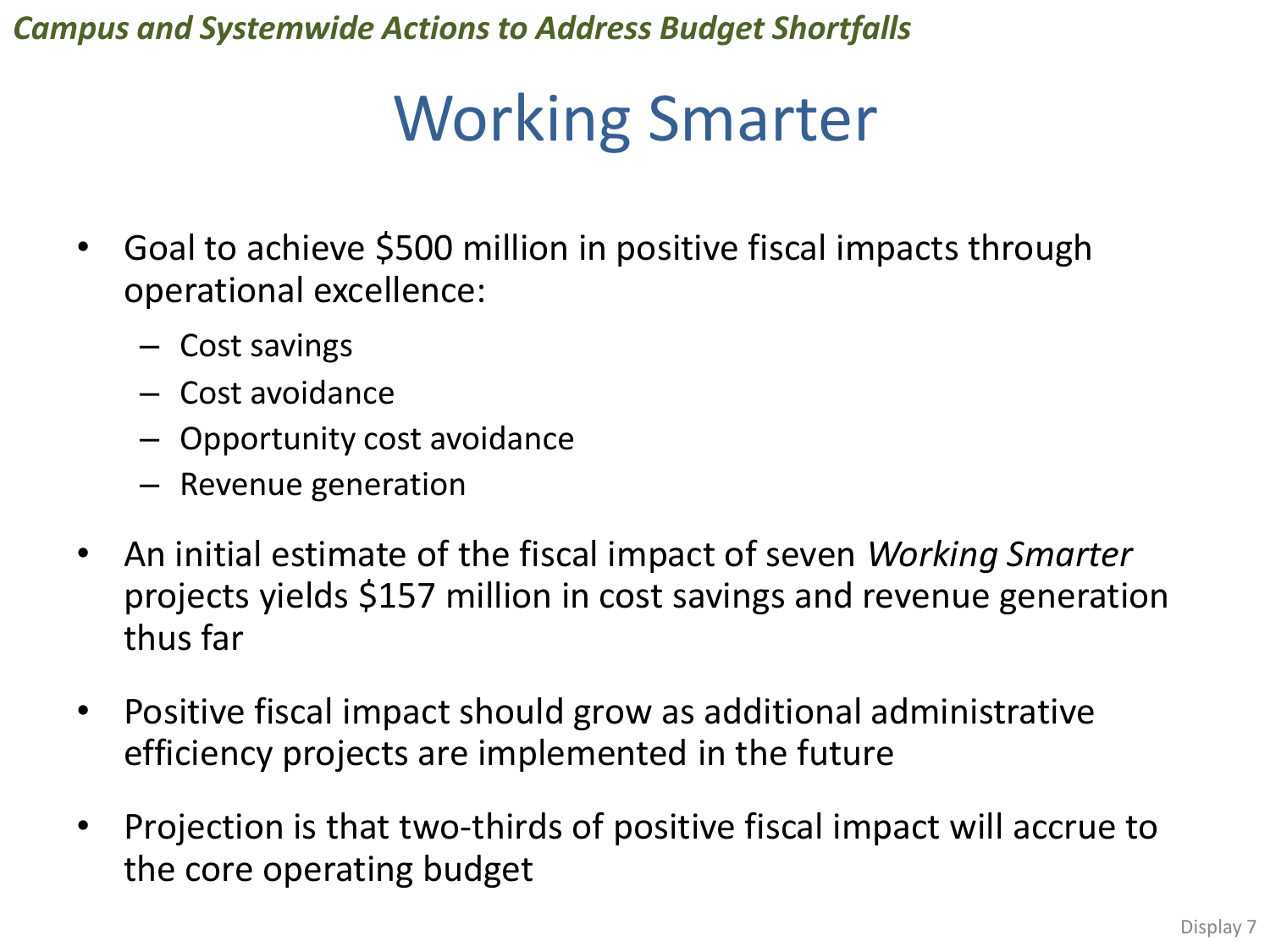#### Alternate Revenue Strategies

| <b>Impacting 2011-12</b><br><b>Cashflow</b> | <b>Impacting 2012-13</b><br><b>Cashflow and Beyond</b> |
|---------------------------------------------|--------------------------------------------------------|
| Transfer additional \$1B to TRIP            | Transfer additional \$1B to TRIP                       |
| Extraordinary payout on FFEs                |                                                        |
| Extraordinary payout on true endowments     |                                                        |
| Draw down health and welfare reserve        |                                                        |
| Increase endowment cost recovery            | Increase endowment cost recovery                       |
| Tax carry-forwards                          |                                                        |
|                                             | Central bank for debt management                       |
|                                             | Captive insurance program                              |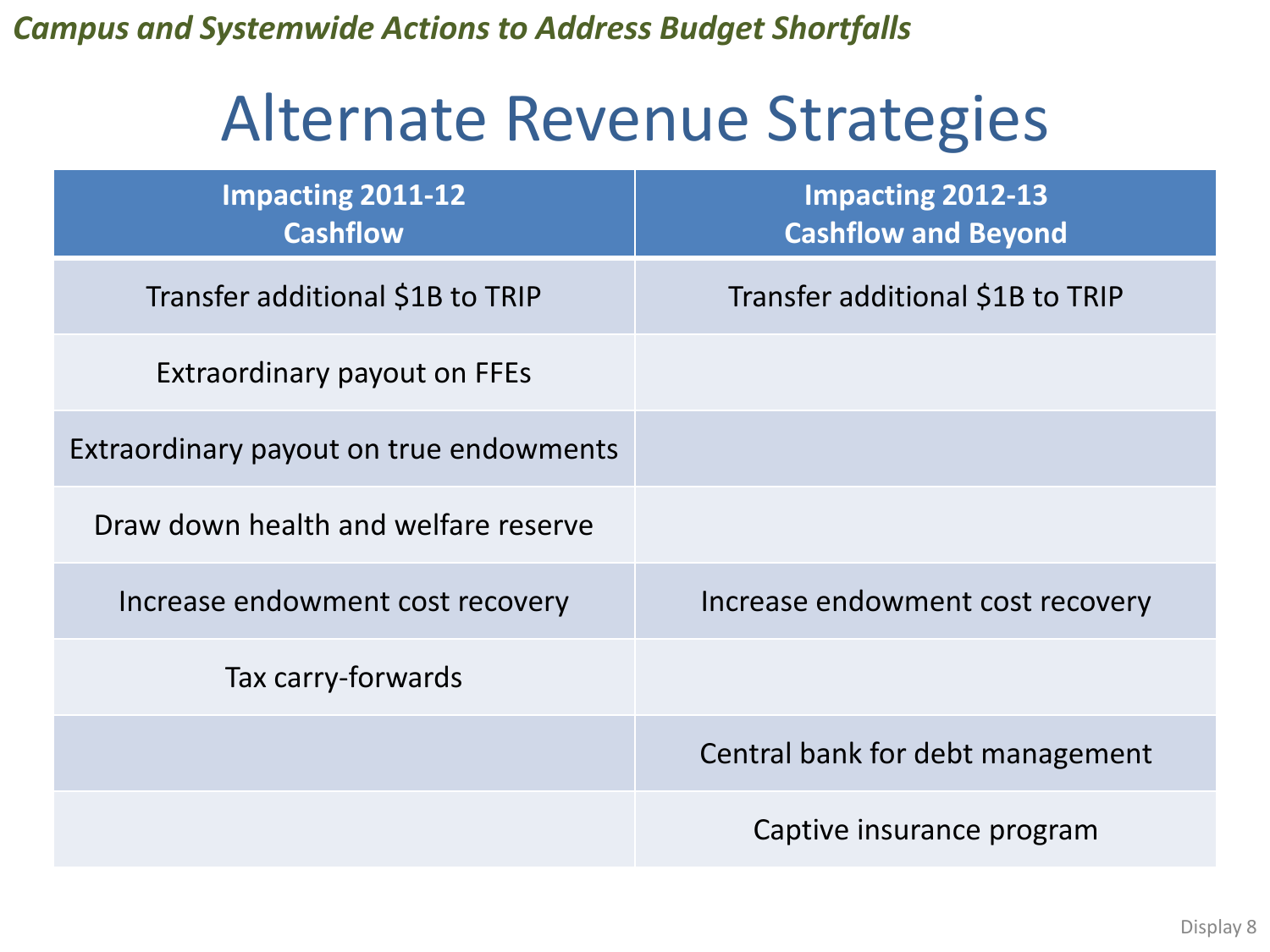#### Indirect Cost Recovery

- Current ICR rates for UC campuses are 52-55%; rates for comparison institutions are 60-70%
- Increase ICR from the State, foundations, corporations and private donors – campus management of waivers
- Recent modest increases in ICR rates plus higher research awards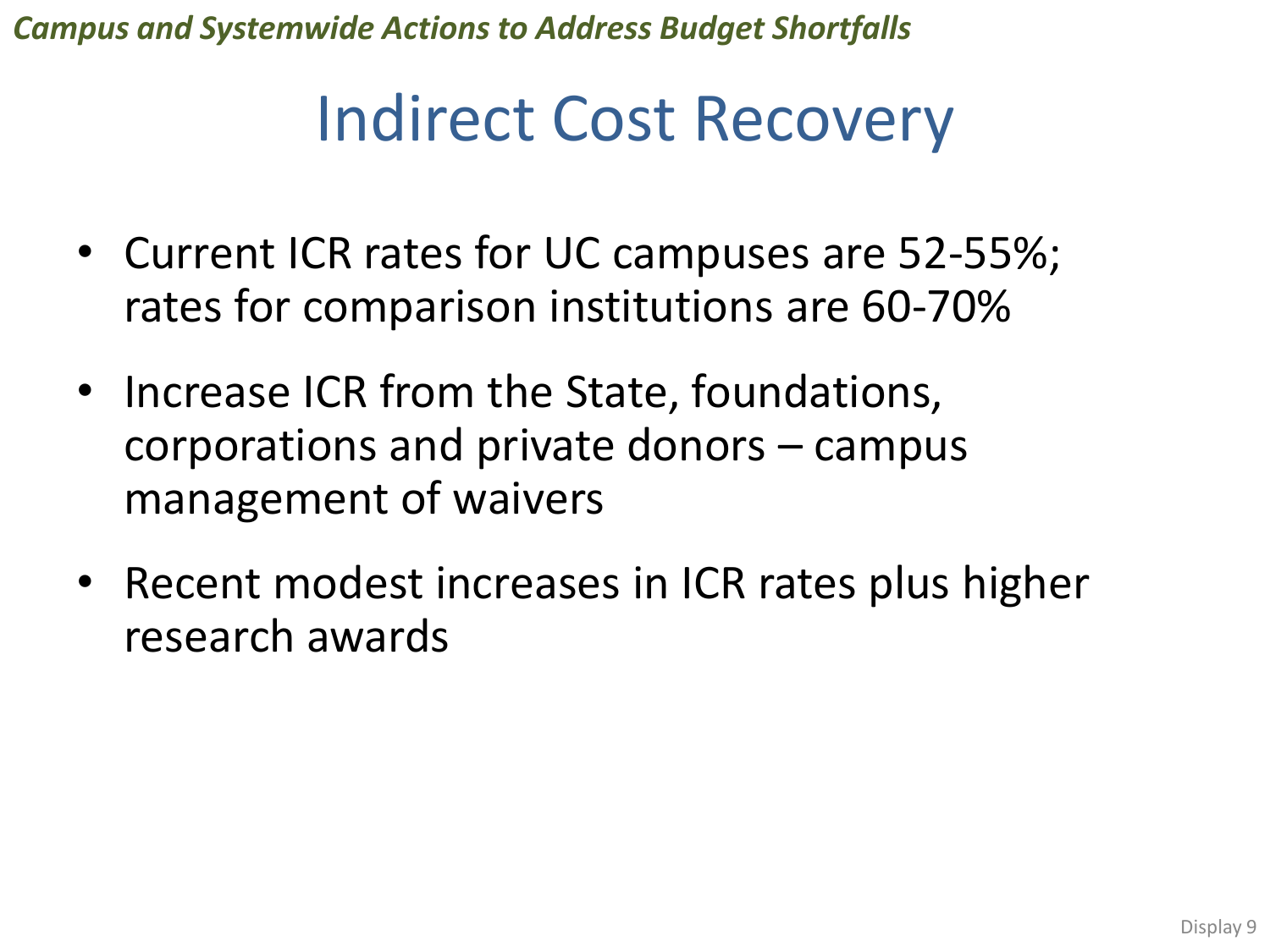## Fungibility in Private Philanthropy

- Campuses and OP are developing new models to increase unrestricted fundraising to support core operations
	- Departmental support
	- Chairs
	- Parents' programs
	- Class giving
- President will report to Regents every November on levels of private support and fungibility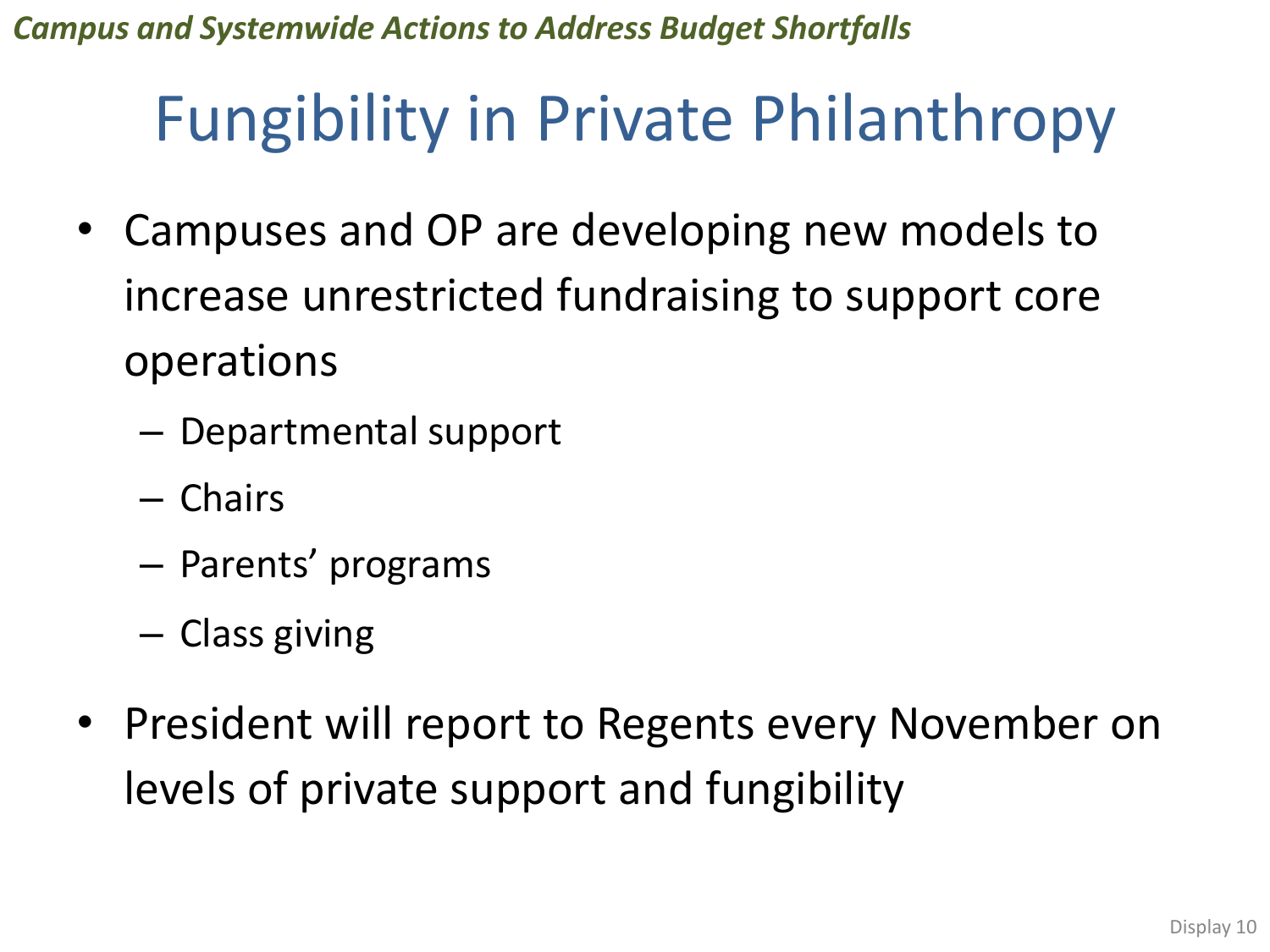## Nonresident Student Enrollment

- UC remains committed to enrolling all funded California residents
- Commission on the Future identified increasing nonresident enrollment up to 10% of undergraduates as a revenue strategy
- Nonresident students pay more than the cost of education, enhancing quality for all students
- UC likely to increase undergraduate nonresident enrollment in 2011-12 by about 2000 students; but at 6% nonresident students, UC is well below other institutions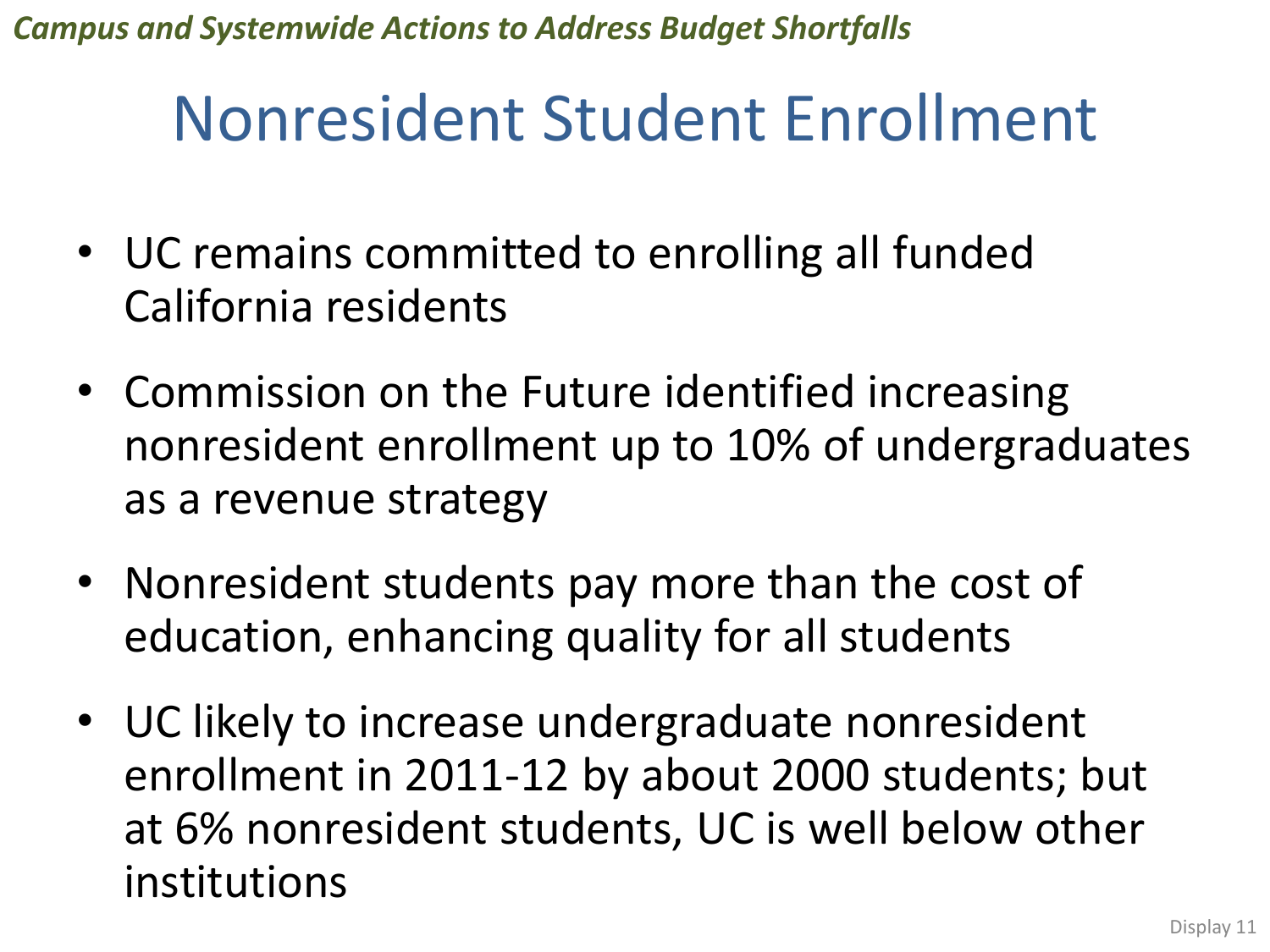#### New Strategies for Financial Aid

- New corporate fundraising and balance sheet strategies, combined with a portion of new Tuition and fee revenue, will support new strategies for financial aid
- Financial aid strategies for 2012-13 and beyond include:
	- Ensuring students' loan-work expectation is manageable
	- Expanding UC's commitment to lower-income families
	- Substantially increasing grant support to needy middleincome families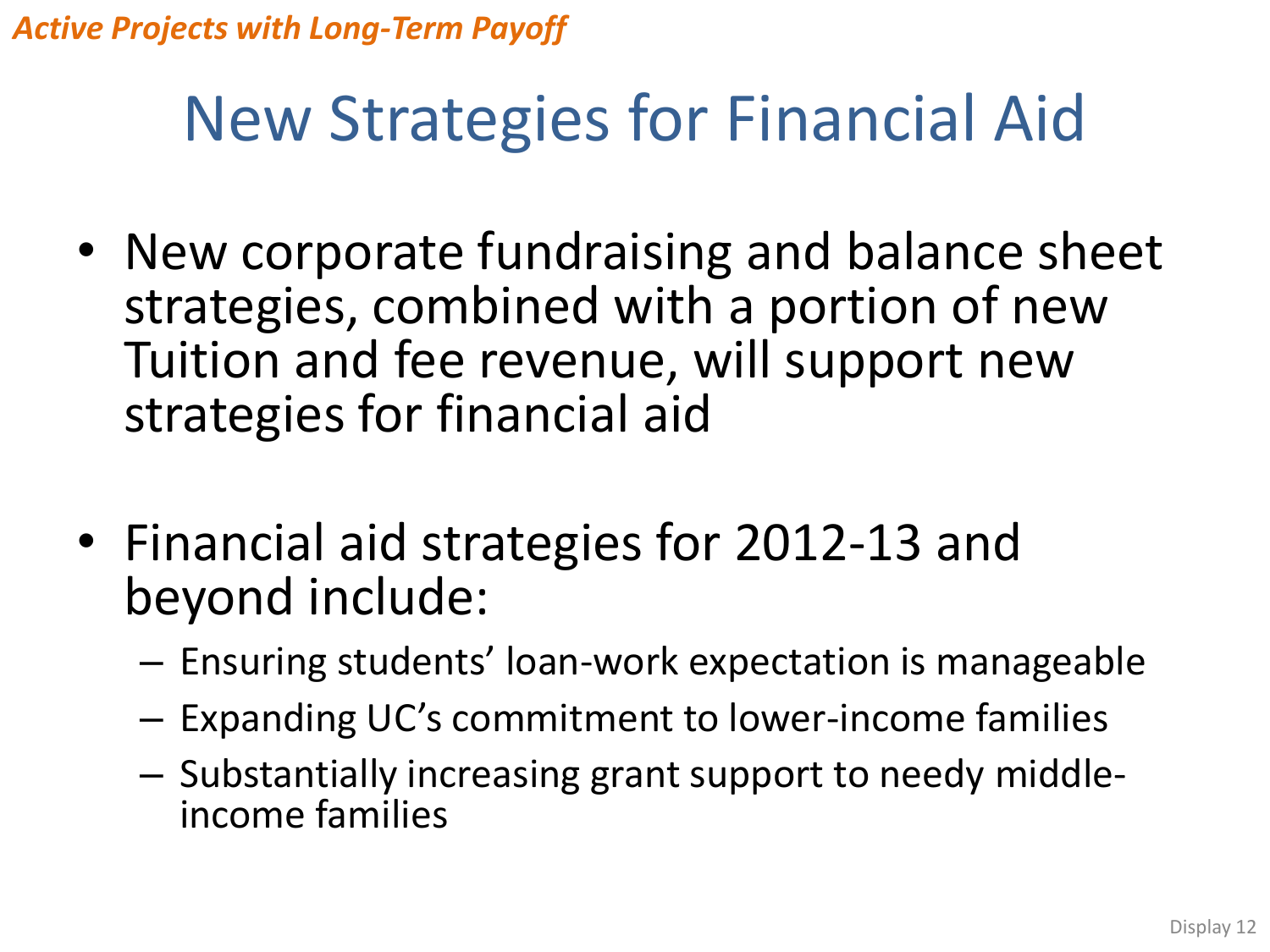## Online Instruction

- Pilot project 29 courses in development
- Evaluation of course quality
- Online courses available to UC students for degree credit
- Also available to non-UC students for transferable credit
- Possibly contribute to core mission by:
	- Reducing impacted courses
	- Shortening time to degree
	- Potential to generate revenue after four years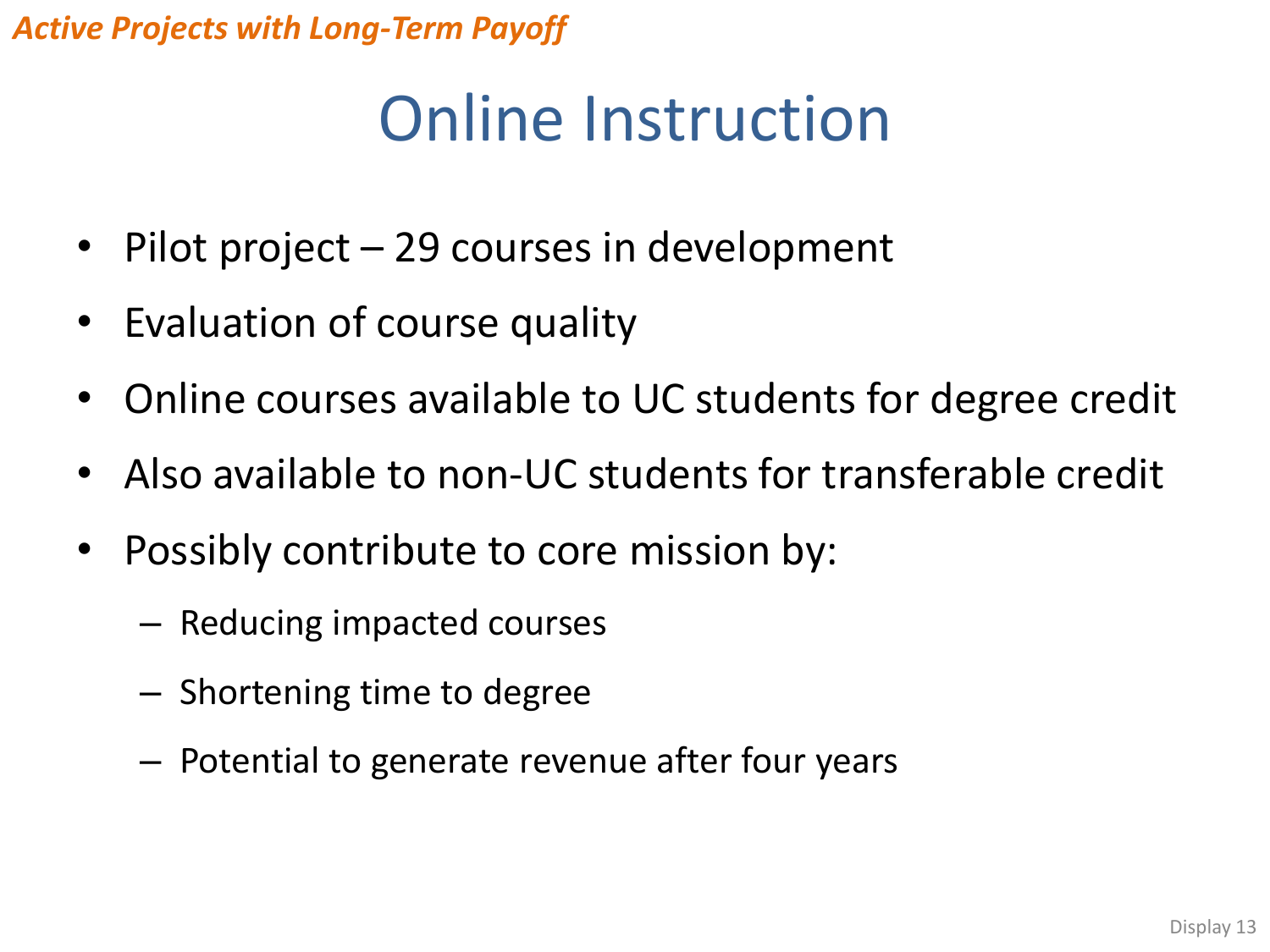#### Accelerated Technology Transfer

- Largest university patent portfolio with 349 patents in 2010  $(18<sup>th</sup>$  year in a row)
- About \$120M annually in royalties
- Current review of campus practices to promote technology commercialization
- California Institutes of Science & Innovation collaboration with industry
- UC initiated Proof-of-Concept grants to move from patents to products
- Potential to increase revenue over time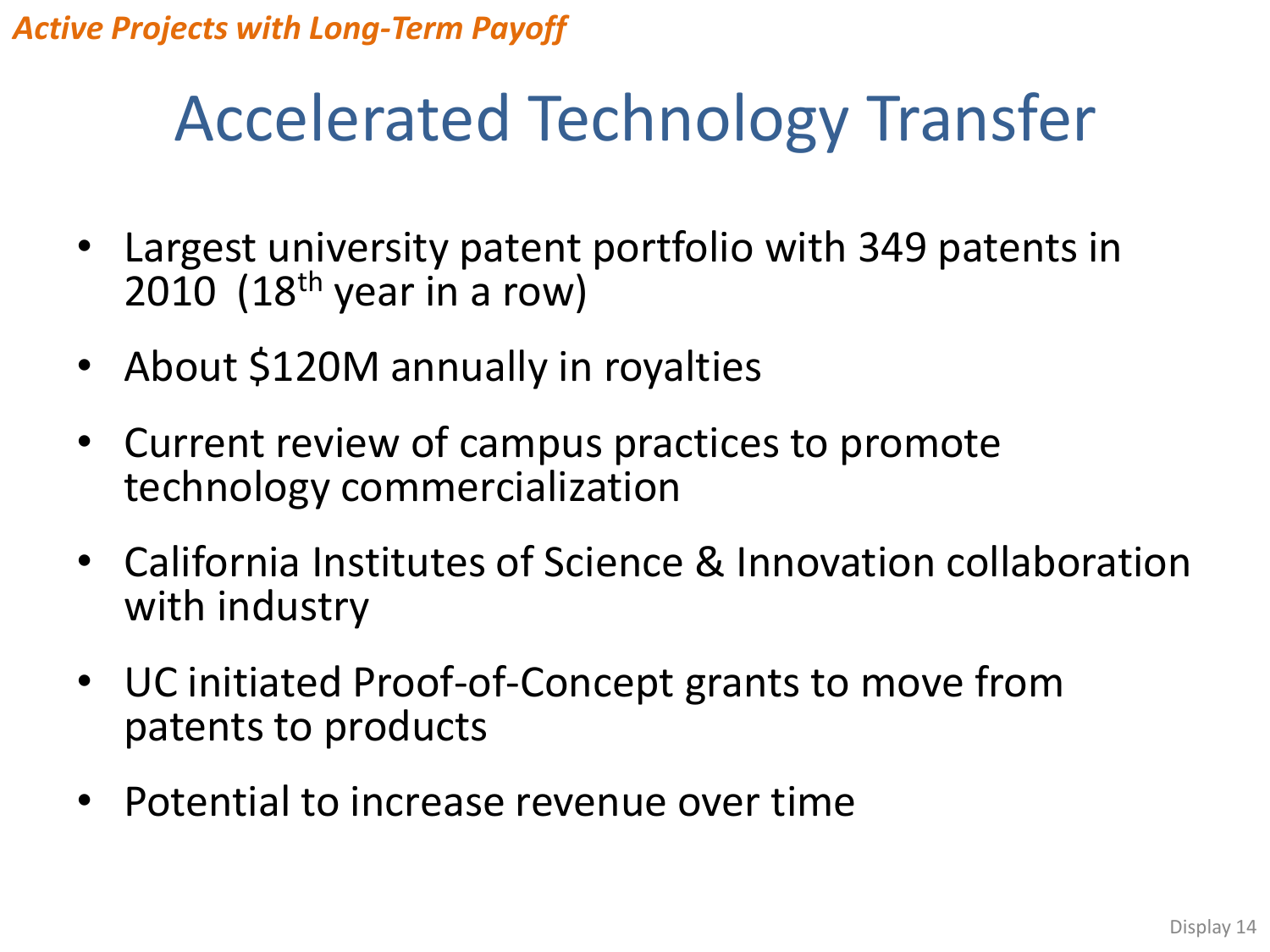#### Improved Transfer Articulation

- Transfer students persist and graduate at rates similar to freshmen
- Current efforts to improve advising tools and streamlined admission criteria are underway
- Upper-division courses more costly to provide, so increasing transfer access comes with costs
- Benefits accrue to student and State rather than to the University's budget
- Can increase transfer students only if capacity increased or fewer freshmen admitted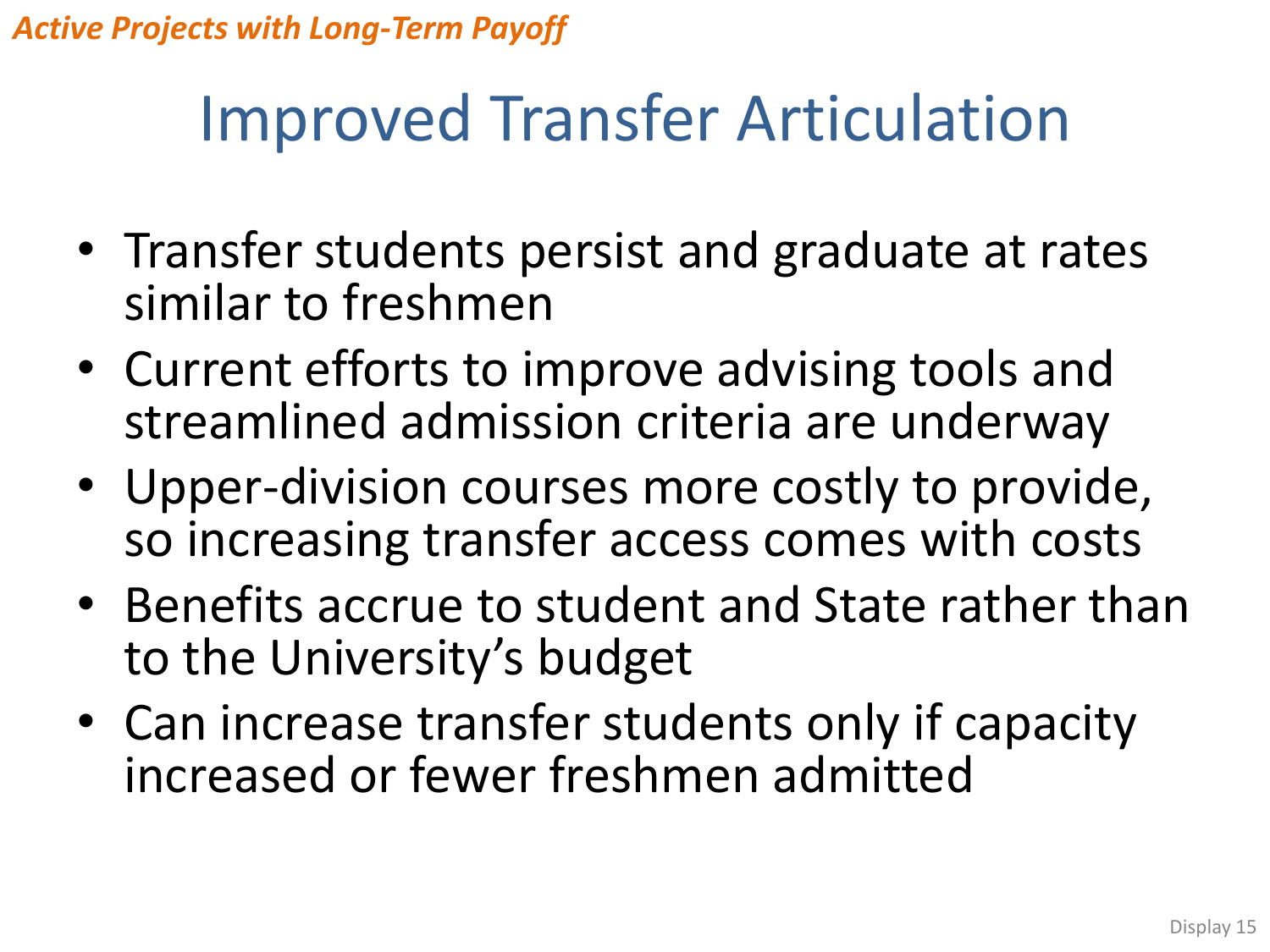#### *Options for Future Consideration*

## Self-supporting Academic Units

- 43 self-supporting degree *programs* in operation or planned, but no self-supporting schools or other academic units
- Cultivating reliable non-State fund sources could provide new revenues, better ability to pay faculty at market rates
- Could serve new student populations
- Impact on State support unclear could result in loss of State-funded enrollment revenue
- Uncertain effects on research, public service, and access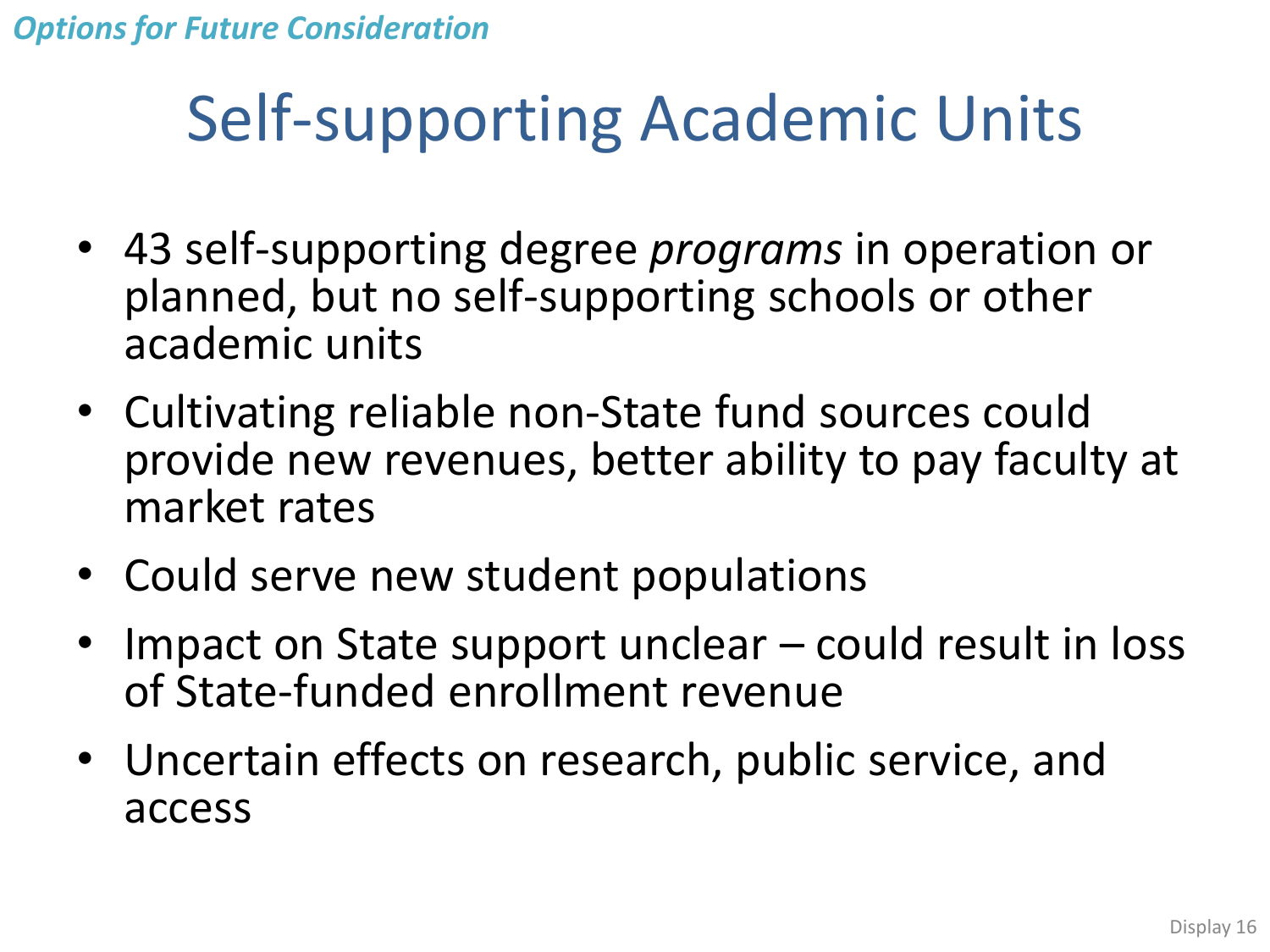## Campus Specialization

- Commission on the Future had mixed recommendations
	- General campuses require broad program offerings
	- The comprehensive nature of campus programs allows collaboration across disciplines
	- Costs to move tenured faculty, labs, and students would likely be prohibitive
- Campuses achieved savings over the past several years by discontinuing or consolidating programs
- Not an efficient means of achieving short-term savings
- May be appropriate for new programs over time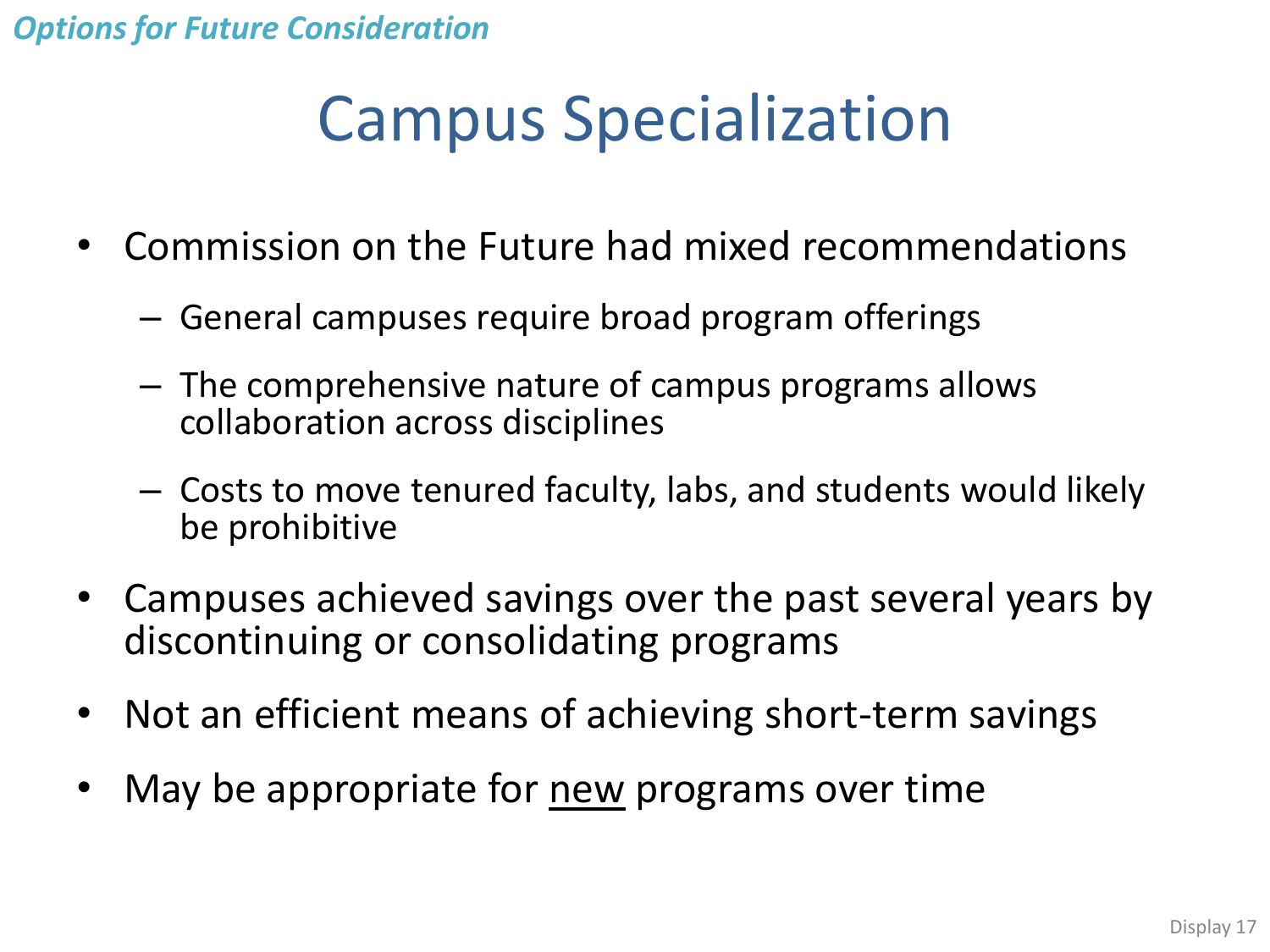## Differential Tuition by Campus

- Campuses might be permitted to charge different tuition levels within a range set by the Regents
- All campuses have substantial market headroom
- If tuition becomes very high over time, a campus could elect a lower tuition, or offer discounts
- Could be considered in the future to provide revenue, but not necessary or appropriate at this time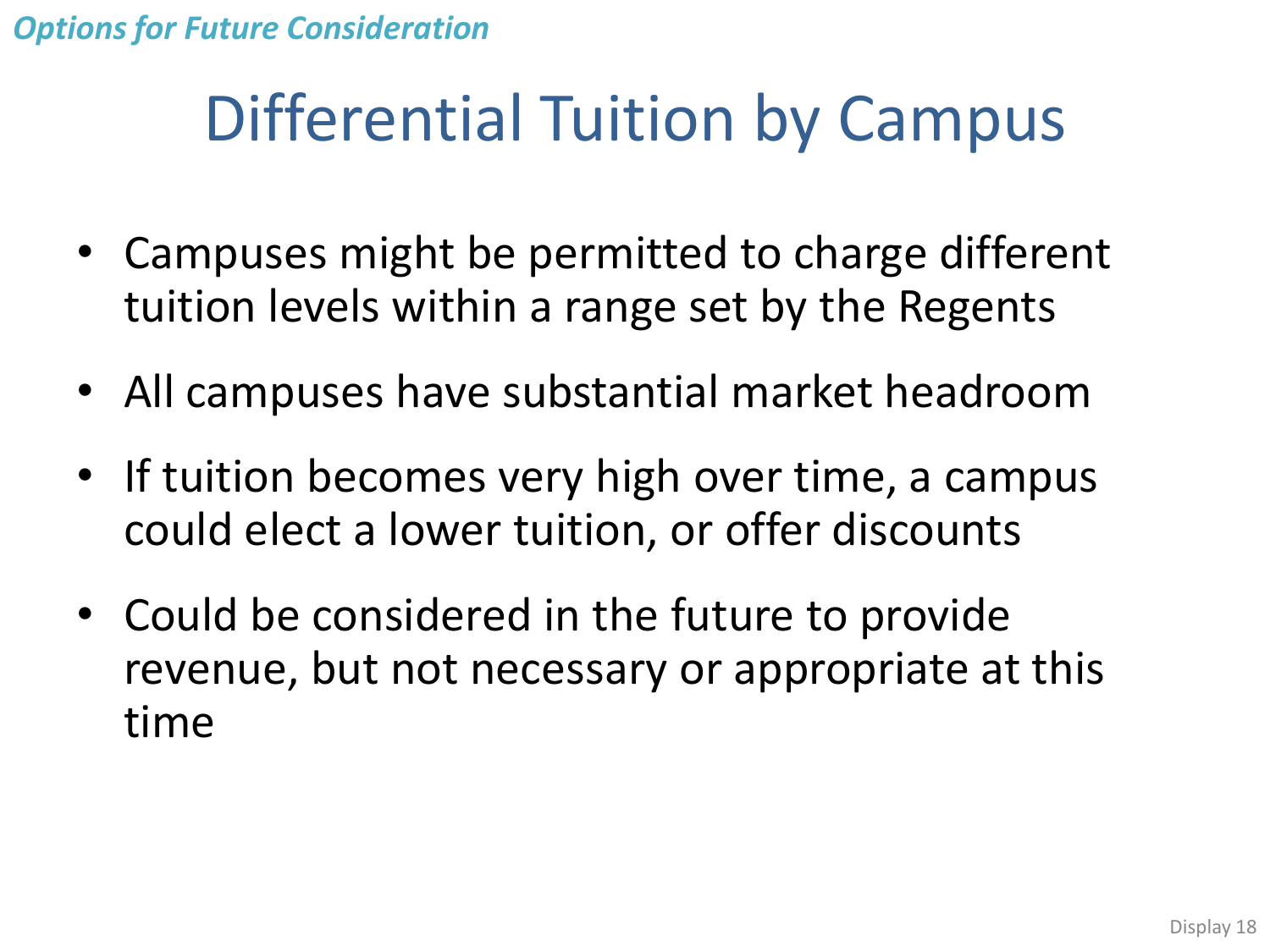## Differential Tuition by Discipline

- Campuses might be permitted to charge different tuition levels on some undergraduate majors
- Widely practiced at other universities
- Differentials might negatively influence students' choice of major and diversity of students in majors charging higher tuition
- Increased administrative costs
- Relatively small revenue impact a small percentage increase in tuition provides greater revenue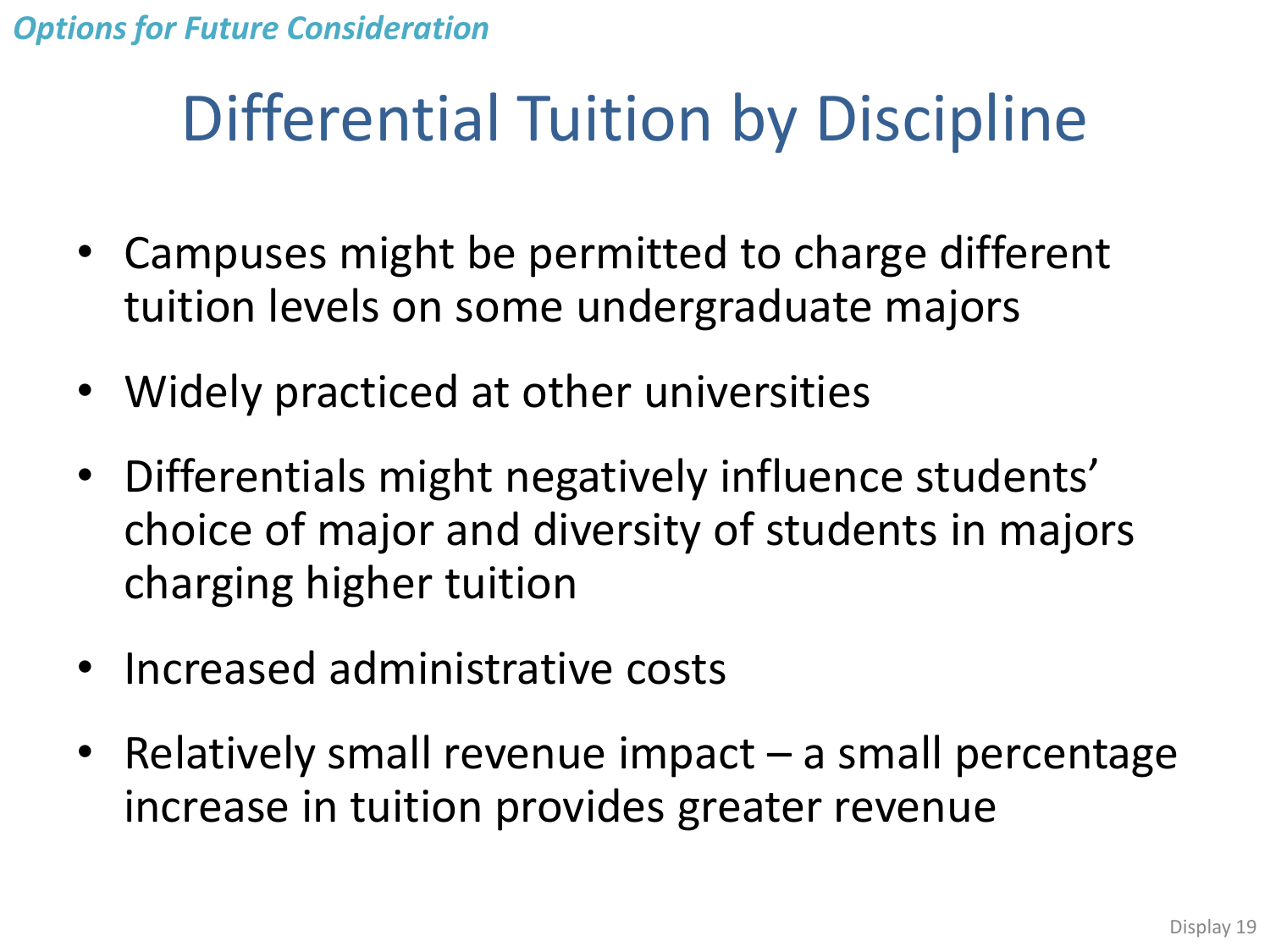*Options Not Being Pursued*

## Income-based Tuition

- Lower-income students could be charged lower Tuition
- Approach would disadvantage UC and students:
	- UC would yield less revenue from Cal Grants and veterans' benefits, thereby reducing operating budget revenues
	- Income alone is an incomplete indicator of a family's resources
- Current financial aid model reduces net cost for needier students while avoiding these revenue and equity problems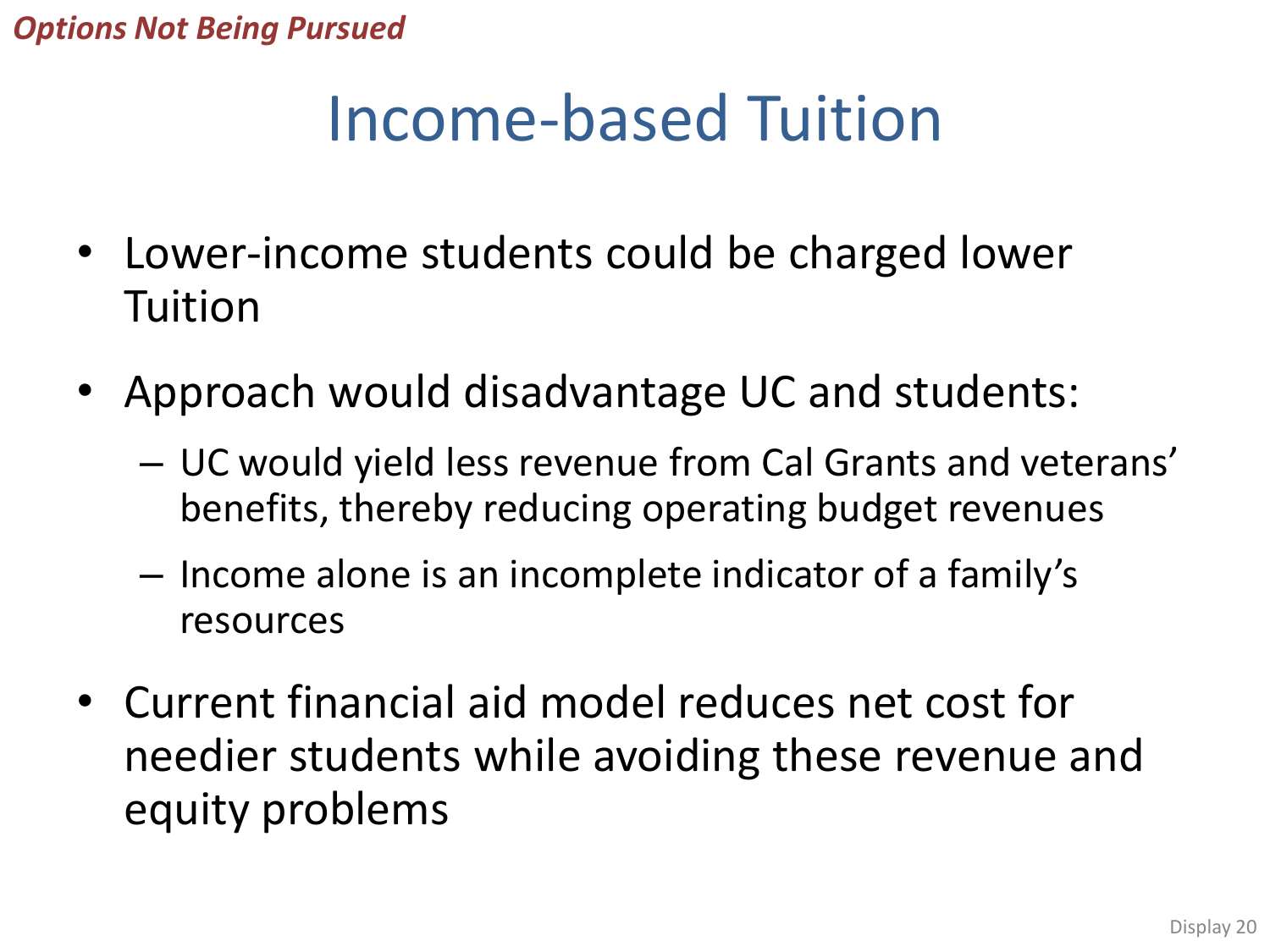## Enrollment Reductions

- UC remains committed to providing access
- Recent actions to curtail enrollment growth still left the University underfunded
	- The University has enrolled 11,000 students for whom no State funding has been received
	- With additional budget cuts, an estimated 23,000 students are unfunded
- Hiring faculty and developing programs are long-term investments, and net savings achieved by enrollment reductions are small
- For 2011-12, enrollment is expected to remain relatively stable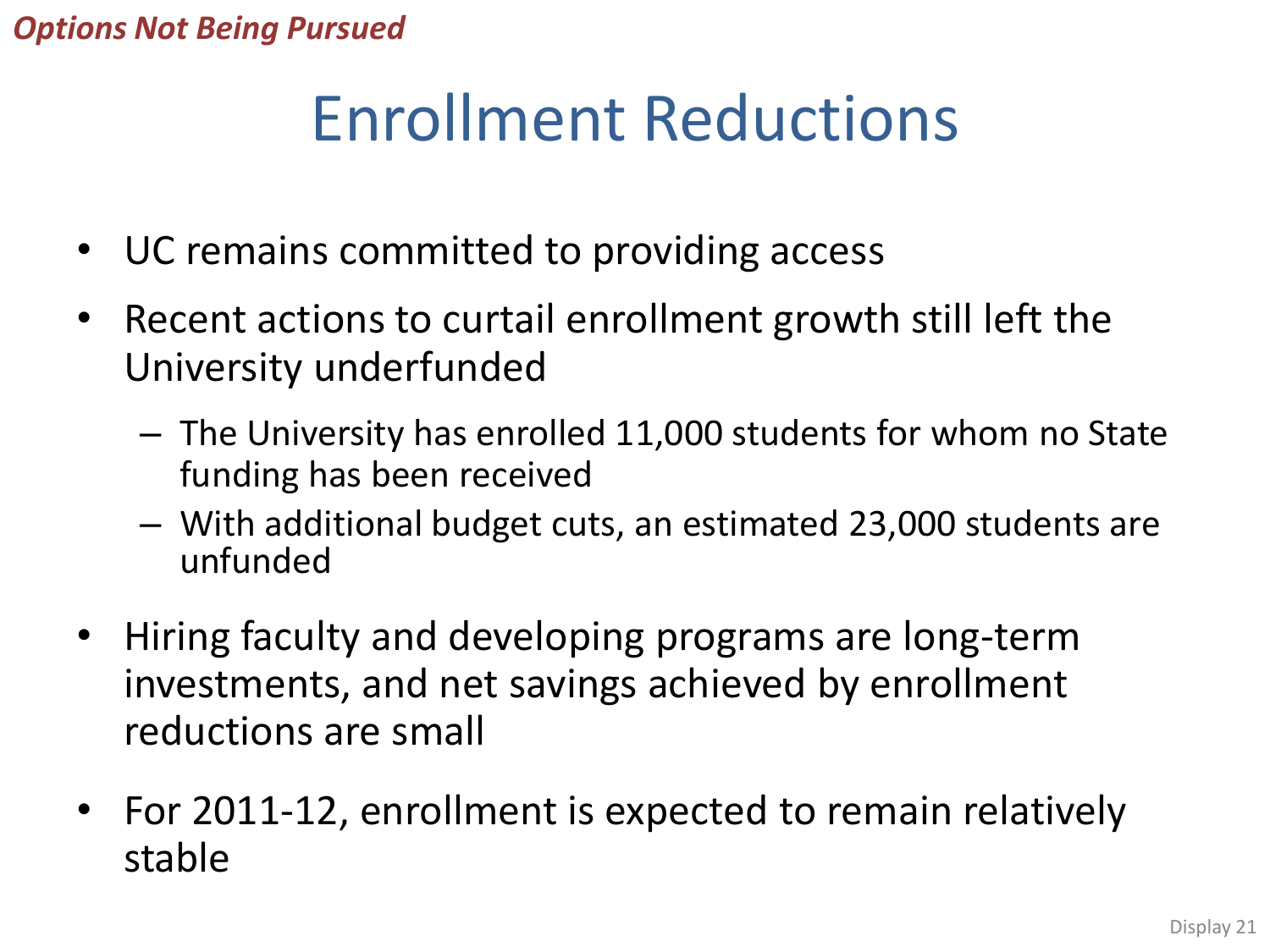# 2011-12 Budget Shortfall



Dollars in millions.

\* Annualized revenue impact. Display 22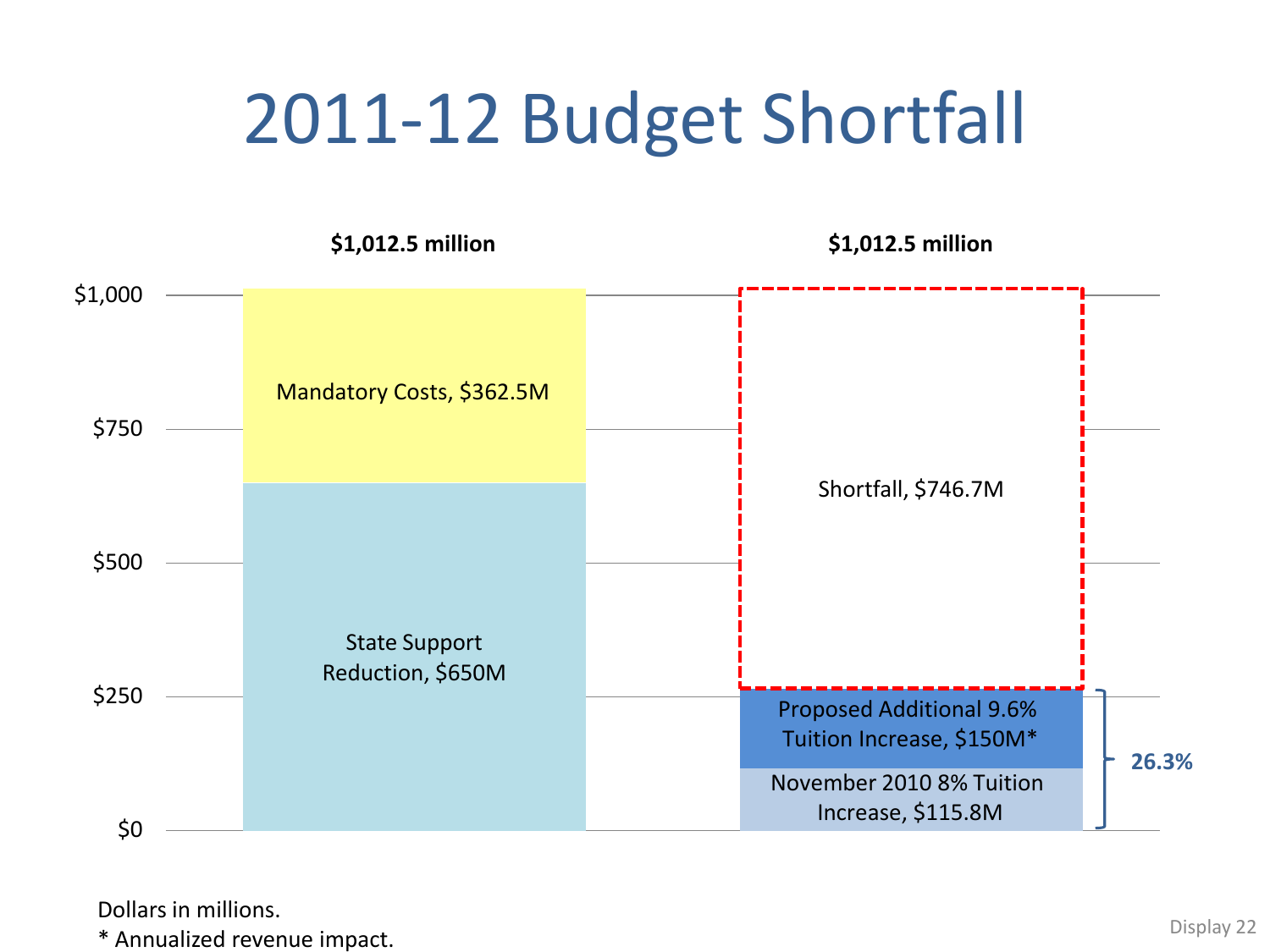## Proposed Additional Tuition Increase

|                            |      | <b>Mandatory</b><br>Charges* | <b>Increase</b> |
|----------------------------|------|------------------------------|-----------------|
| 2010-11                    |      | \$10,302                     |                 |
| 2011-12 - Approved 11/2010 | 8.0% | \$11,124                     | \$822           |
| 2011-12 - Proposed 07/2011 | 9.6% | \$12,192                     | \$1,068         |

\*Combined Tuition and Student Services Fee.

The total increase of \$1,890 represents an 18.3% increase over 2010-11.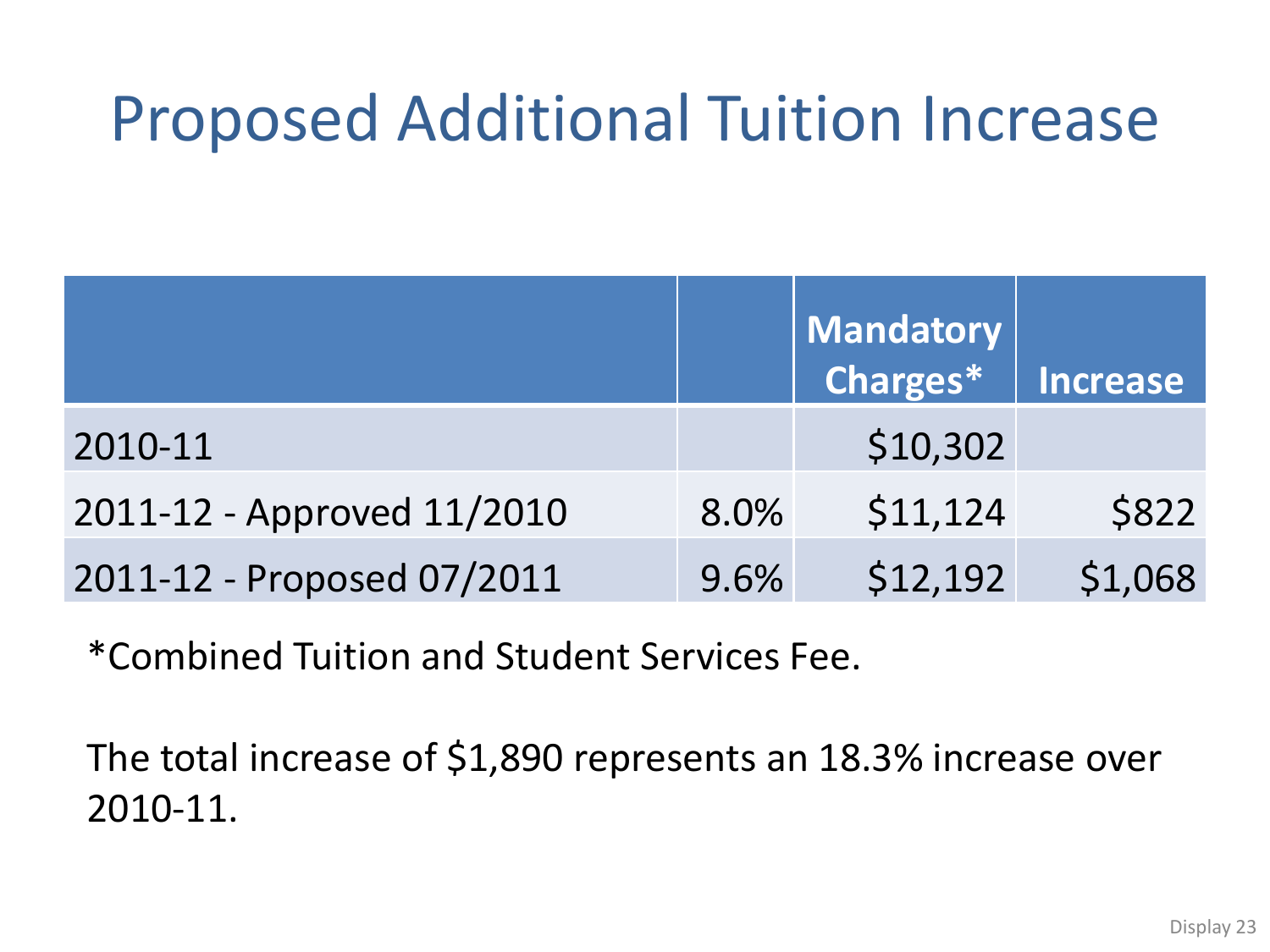### Additional Tuition Increase Revenue

|                                | 2011-12   | 2012-13<br><b>Annualized</b> |
|--------------------------------|-----------|------------------------------|
| <b>Total Revenue</b>           | \$216.5 M | \$232.4 M                    |
| <b>Financial Aid Set Aside</b> | \$76.9 M  | \$82.4 M                     |
| <b>Net Revenue</b>             | \$139.6 M | \$150.0 M                    |

Because the Tuition increase will not apply to Summer 2011, revenue from the Tuition increase would not fully replace the additional loss of State funds during 2011-12. In 2012-13, the University would realize the entire \$150 million.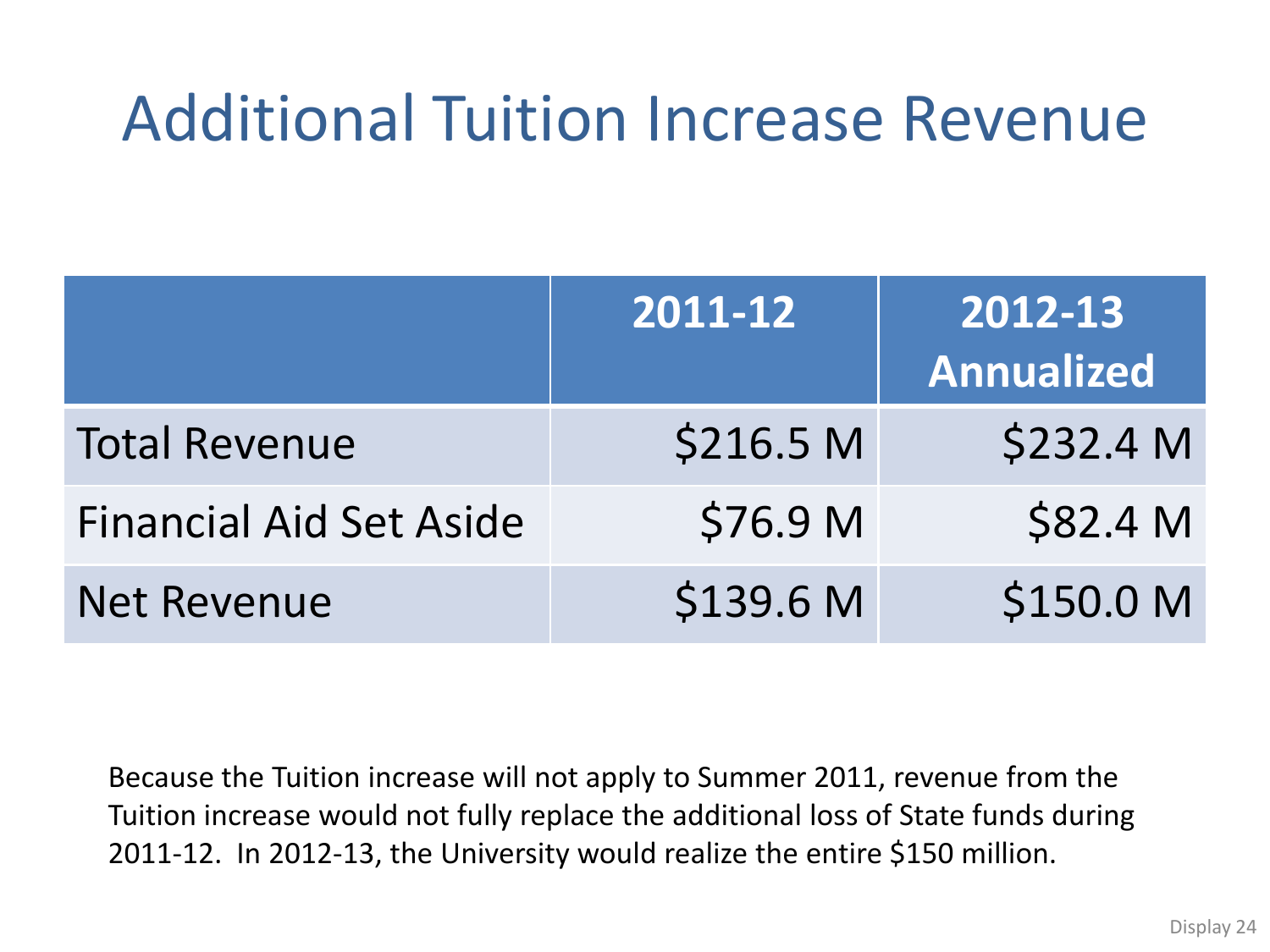## 2011-12 Comparison Institution Charges



- For 2011-12, UC charges are currently lower than two comparators at the undergraduate level and lower than three comparators at the graduate level.
- After the proposed increase, UC's relative position would not change.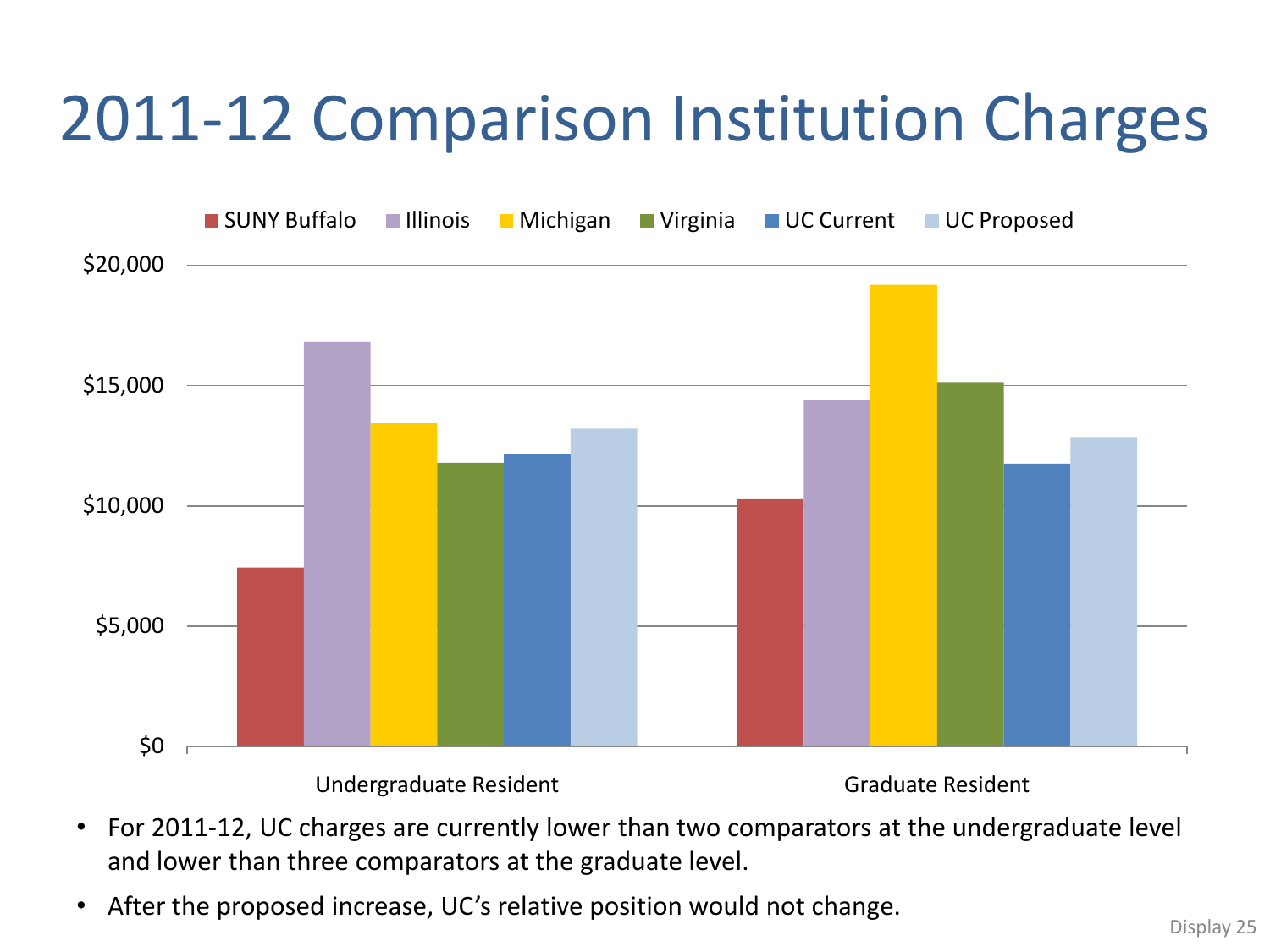#### 2011-12 Tuition and Fees: UC remains a bargain for California residents



Note: Averages for California Catholic Universities and Claremont Colleges. Arizona and Oregon tuition and fees are those paid by California residents.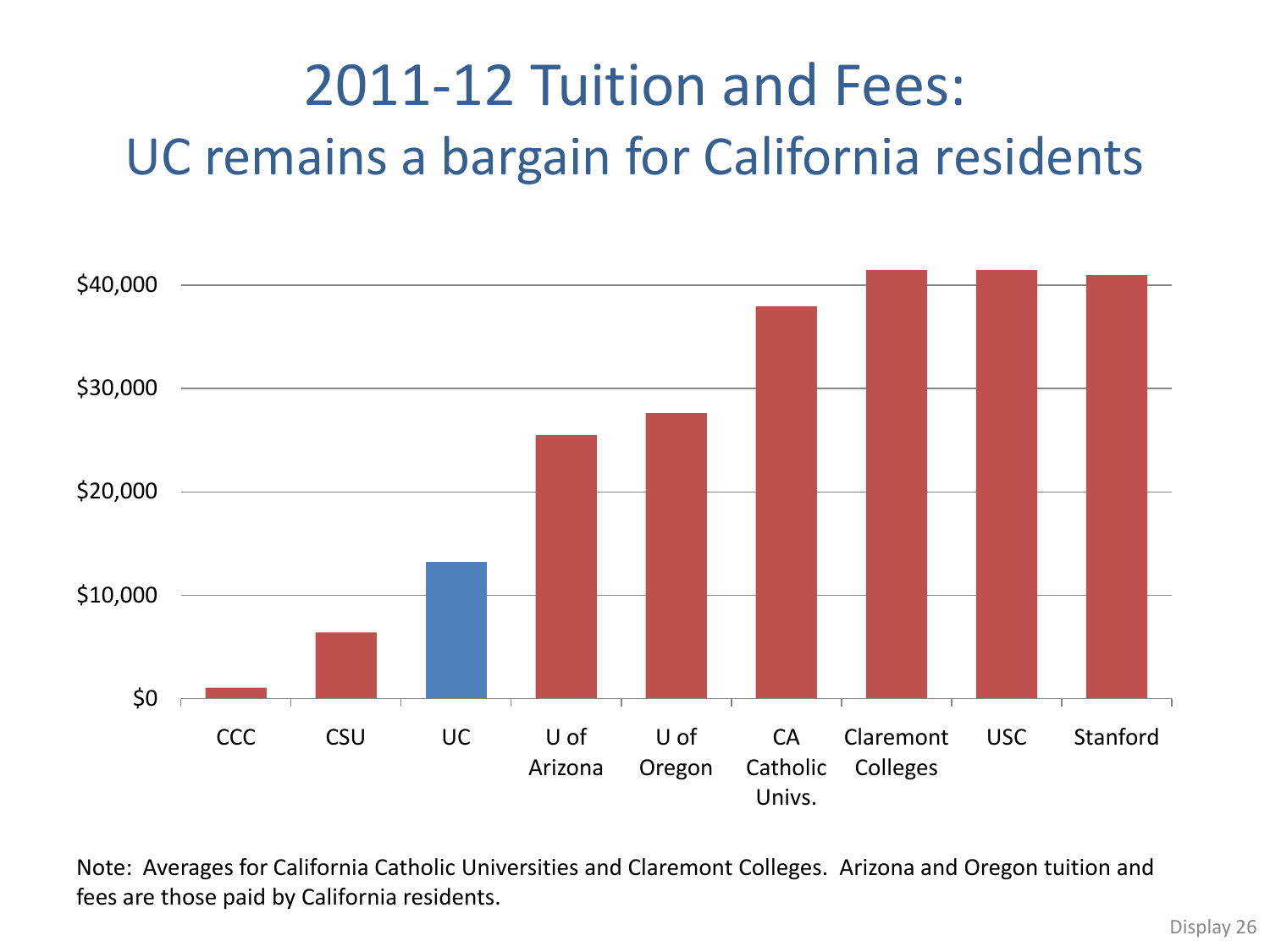## 2011-12 Financial Aid Commitments

- Continue 33% return-to-aid policy for undergraduates and 50% return-to-aid for graduate academics
- Support augmentations to Cal Grants to cover fee increases
- Expand Blue and Gold Opportunity Plan to include students with family income up to \$80,000
- Provide one-time coverage of 100% of 2011-12 fee increases for needy families earning up to \$120,000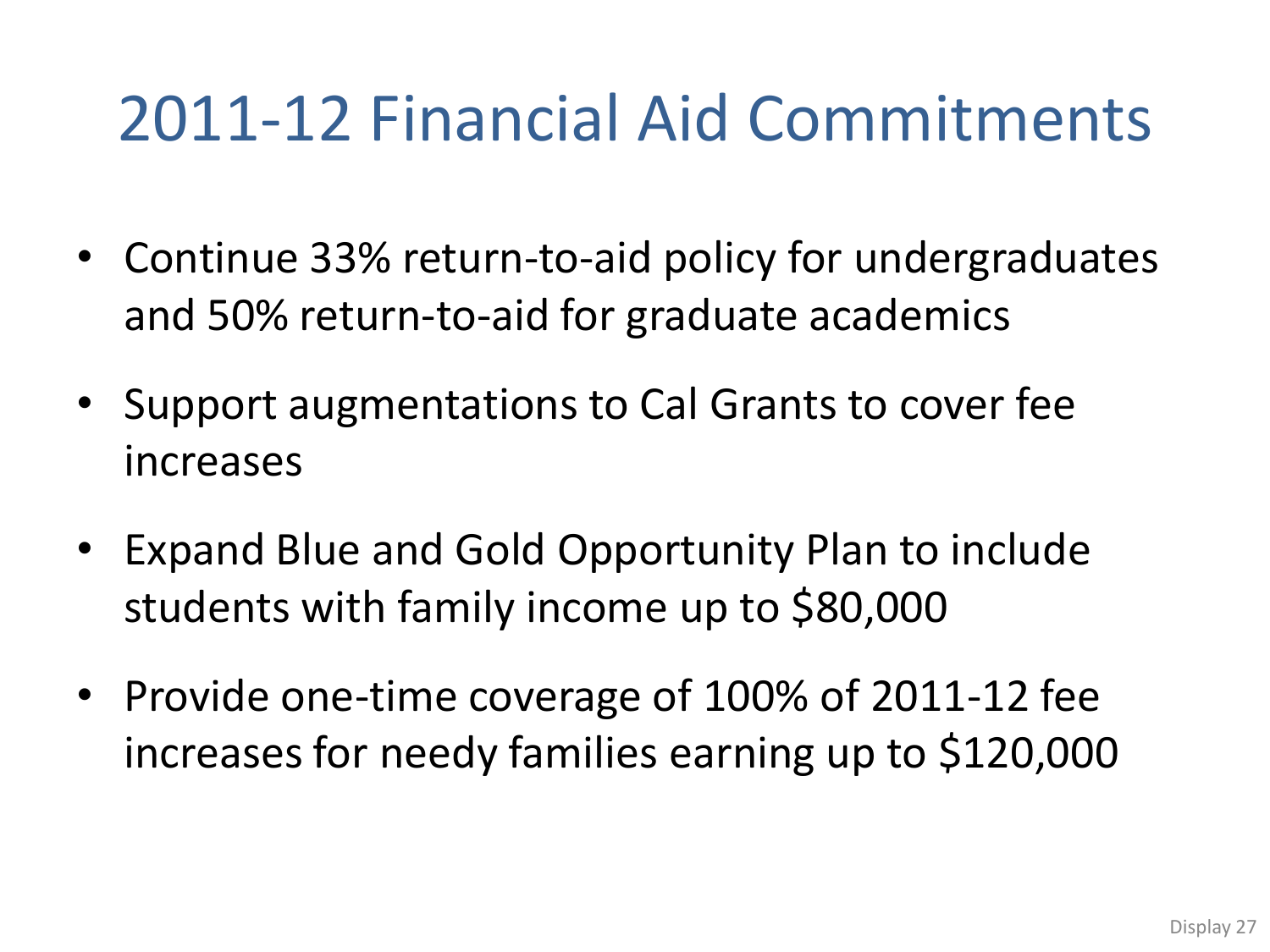#### Net Cost of Attendance, 2010-11

Net Cost Gift Aid



Note: AAU refers to the Association of American Universities, the 61 leading research universities in the U.S.A. and Canada.

Sources: Tuition, fees and cost of attendance from IPEDS Institutional Characteristics Survey and institution websites; tuition figures reflect an estimated average across all undergraduates for institutions that have differential tuition. Financial aid figures from institutions' most recent common dataset; for institutions reporting only 2009-10 aid, a 3.8% inflator was applied to estimate 2010-11 aid.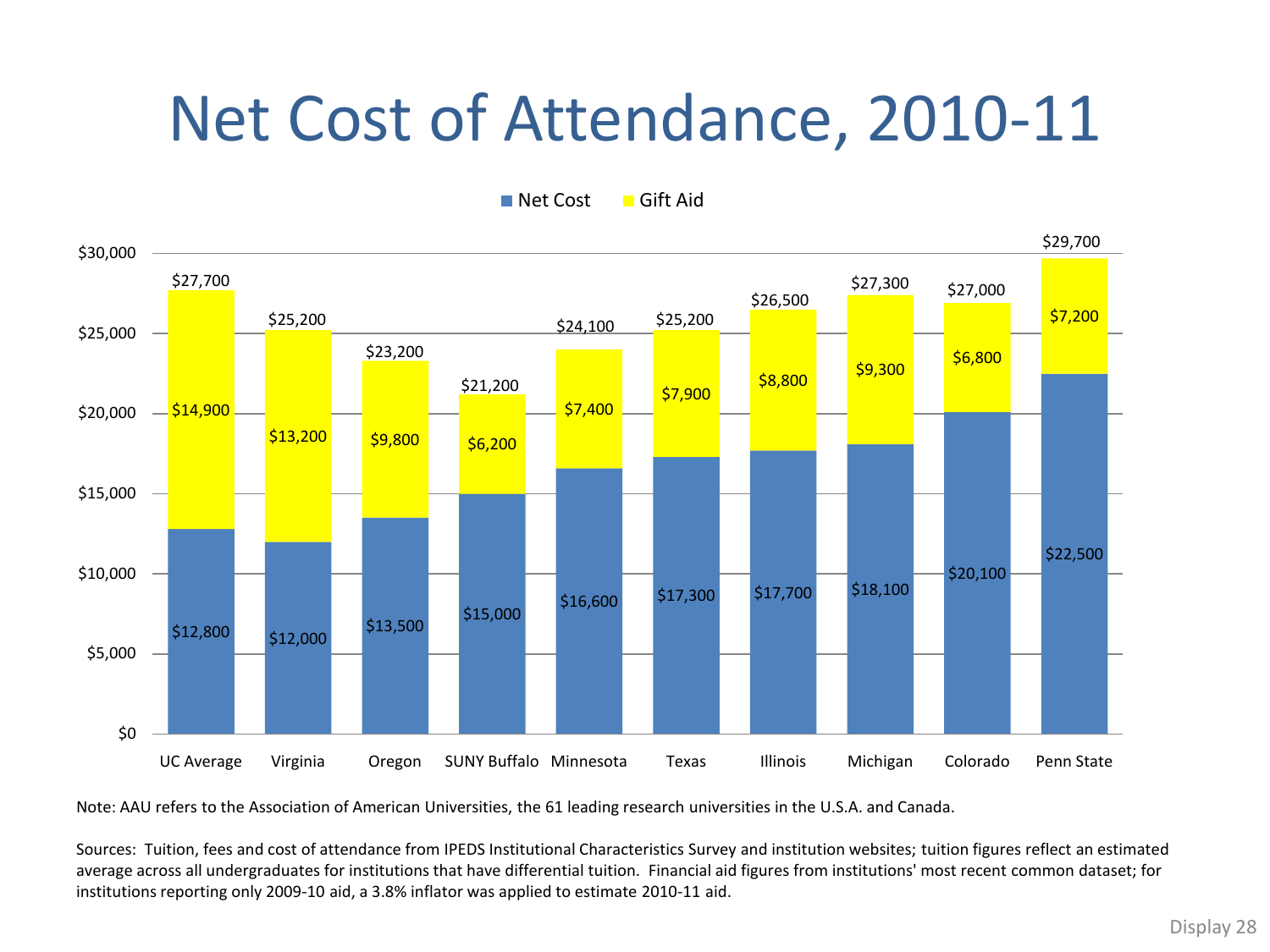#### Net Tuition and Fees, 2010-11



Note: AAU refers to the Association of American Universities, the 61 leading research universities in the U.S.A. and Canada. Sources: Tuition and fees from IPEDS Institutional Characteristics Survey and institution websites; tuition figures reflect an estimated average across all undergraduates for institutions that have differential tuition. Financial aid figures from institutions' most recent common dataset; for institutions reporting only 2009-10 aid, a 3.8% inflator was applied to estimate 2010-11 aid.